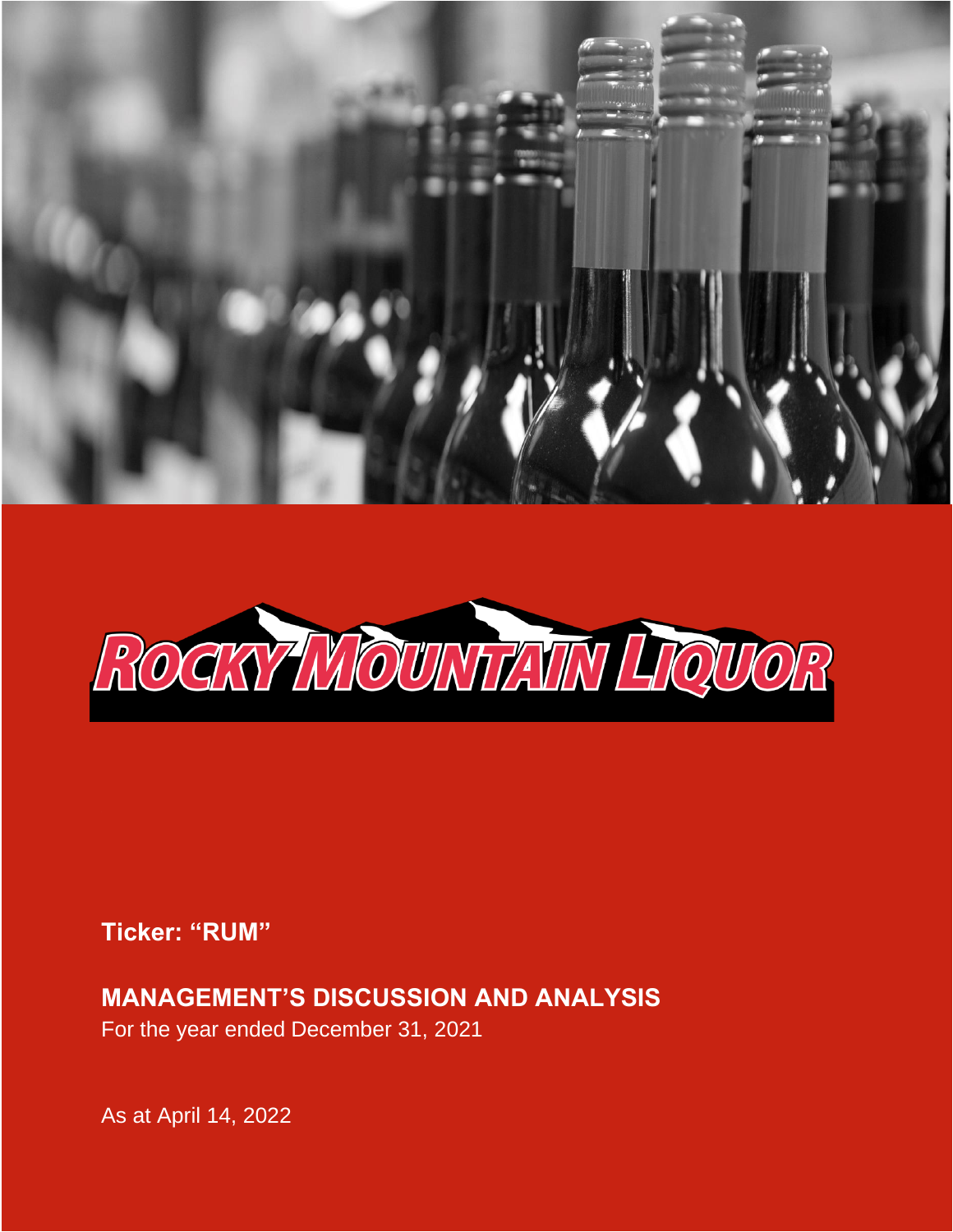## **MANAGEMENT'S DISCUSSION AND ANALYSIS**

This management discussion and analysis is dated April 14, 2022.

The following is a discussion of the consolidated financial condition and operations of Rocky Mountain Liquor Inc. ("RML" or the "Company") for the periods indicated and of certain factors that the Company believes may affect its prospective financial condition, cash flows and results of operations. This discussion and analysis should be read in conjunction with the audited consolidated financial statements and accompanying notes of the Company for the year ended December 31, 2021. The Company owns 100% of Andersons Liquor Inc. ("Andersons") headquartered in Edmonton Alberta, which owns and operates private liquor stores in that province.

The Company's audited consolidated financial statements and the notes thereto have been prepared in accordance with International Financial Reporting Standards ("IFRS") and are reported in Canadian dollars. References to notes are to notes of the consolidated financial statements unless otherwise stated.

Throughout this management discussion and analysis ("MD&A") references are made to "EBITDA," "EBITDAR," "operating margin," "operating margin before non-recurring items," "operating margin as a percentage of sales," and other "Non-IFRS Measures." A description of these measures and their limitations are discussed below under "Non-IFRS Measures." See also "Risk Factors" discussed below.

Additional information relating to the Company, including all other public filings is available on SEDAR [\(www.sedar.com](http://www.sedar.com/)) and the Company's website www.ruminvestor.com.

#### **FORWARD LOOKING INFORMATION AND STATEMENTS ADVISORY**

This management discussion and analysis contains certain forward-looking information and statements within the meaning of applicable securities laws. The use of any of the words "expect", "anticipate", "continue", "estimate", "objective", "ongoing", "may", "will", "project", "should", "believe", "plans", "intends", "might" and similar expressions is intended to identify forward-looking information or statements. In particular, but without limiting the foregoing, this management discussion and analysis contains forward-looking information and statements pertaining to the following: (i) the stability of retail liquor sales; (ii) increased revenues and decreased margins due to re-branding strategy; (iii) the ability to purchase inventory at a discount; (iv) ongoing impact from price inflation; (v) equity issuance; and (vi) other expectations, beliefs, plans, goals, objectives, assumptions, information and statements about possible future events, conditions, results of operations or performance. All statements other than statements of historical fact contained in this management's discussion and analysis are forward-looking statements, including, without limitation, statements regarding the future financial position, business strategy, proposed or recent acquisitions and the benefits to be derived there from, and plans and objectives of or involving the Company.

The forward-looking information and statements contained in this MD&A reflect several material factors, expectations and assumptions including, without limitation: (i) demand for adult beverages; (ii) expectations of the Corporation's ability to continue as a going concern; (iii) the ability to acquire additional liquor stores and/or locations; (iv) the Company's ability to secure financing to suit its strategy; (v) the Company's future operating and financial results; (vi) treatment under governmental regulatory regimes, tax, and other laws; (vii) the ability to attract and retain employees for the Company; and (viii) the integration risk and requirements for the purchase or development of liquor stores.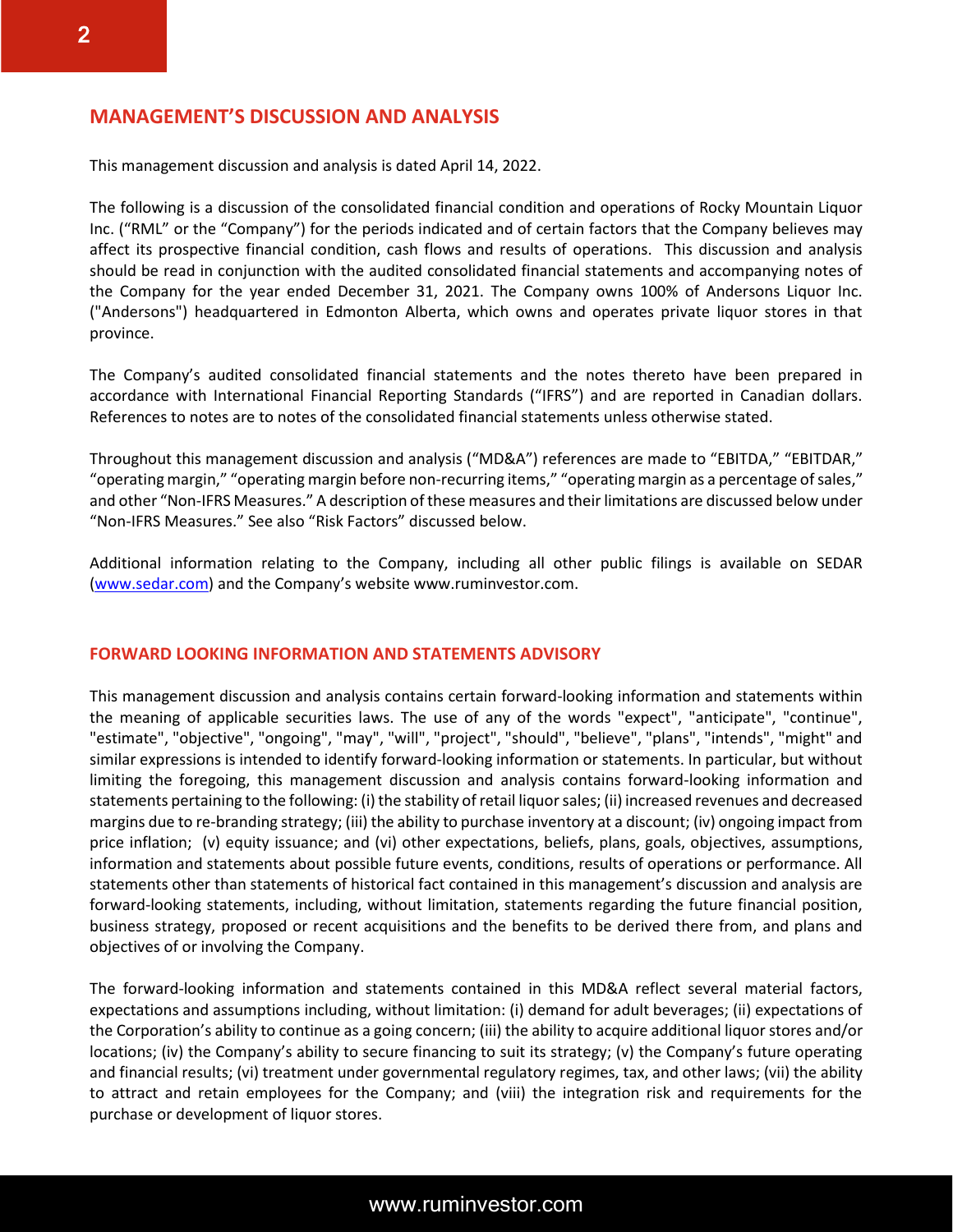The forward-looking information and statements included in this MD&A are not guarantees of future performance and should not be unduly relied upon. Forward-looking statements are based on current expectations, estimates and projections that involve several risks and uncertainties, which could cause actual results to differ materially from those anticipated and described in the forward-looking statements. Such information and statements involve known and unknown risks, uncertainties and other factors that may cause actual results or events to differ materially from those anticipated in such forward looking information or statements including, without limitation: (i) the impact of the pandemic; (ii) impact of economic events affecting discretionary consumer spending; (iii) the impact of supplier disruption or delays; (iv) Cybersecurity; (v) the impact of increases in labour costs;(vi) impact from competition in the markets where the Company operates (vii) the possibility of a potential decline in consumption of alcoholic beverages and products sold; (viii) the impact of weather on its effect on consumer demand; (ix) the availability of financing (x) the ability of the Company to meet its financial obligations; (xi) the maintenance of management information systems; (xii) actions by governmental or regulatory authorities including changes in income tax laws and excise taxes; (xiii) the ability of the Company to retain key personnel; (xiv) the ability to maintain acceptable store sites and adapt to changing market conditions; (xv) market volatility and share price; and (xvi) the impact of a limited trading market.

The Company cautions that the foregoing list of assumptions, risks and uncertainties is not exhaustive. The forward looking information and statements contained in this discussion and analysis speak only as of the date of this management discussion and analysis, and the Company assumes no obligation to publicly update or revise them to reflect new events or circumstances, except as may be required pursuant to applicable laws.

#### **KEY OPERATING AND FINANCIAL METRICS**

|                                       |                 | 12 months ended |                 |
|---------------------------------------|-----------------|-----------------|-----------------|
|                                       | <b>Dec 2021</b> | <b>Dec 2020</b> | <b>Dec 2019</b> |
| Sales                                 | 44,789,043      | 48,428,493      | 43,970,823      |
| Sales of Existing Stores (1)          | 44,789,043      | 47,303,718      | 40,851,733      |
| <b>Gross Margin</b>                   | 22.4%           | 22.5%           | 22.0%           |
| <b>EBITDAR</b>                        | 3,271,553       | 4,097,717       | 2,833,399       |
| <b>EBITDAR of Existing Stores (1)</b> | 3,271,553       | 4,019,789       | 2,946,455       |
| Net Income (Loss) (2)                 | 1,142,665       | 1,520,605       | (634, 773)      |

Key operational and financial highlights, year over year 12 month comparison:

Key operational and financial highlights, year over year 3 month comparison:

|                                       | 3 months ended  |  |                 |  |                 |  |  |  |
|---------------------------------------|-----------------|--|-----------------|--|-----------------|--|--|--|
|                                       | <b>Dec 2021</b> |  | <b>Dec 2020</b> |  | <b>Dec 2019</b> |  |  |  |
| <b>Sales</b>                          | 11,037,322      |  | 11,475,489      |  | 11,103,630      |  |  |  |
| Sales of Existing Stores (1)          | 11,037,322      |  | 11,475,489      |  | 10,276,067      |  |  |  |
| <b>Gross Margin</b>                   | 21.6%           |  | 21.5%           |  | 22.5%           |  |  |  |
| <b>EBITDAR</b>                        | 616,426         |  | 750,984         |  | 714,078         |  |  |  |
| <b>EBITDAR of Existing Stores (1)</b> | 616,426         |  | 750,984         |  | 671,772         |  |  |  |
| Net Income (3)                        | 214,221         |  | 134,317         |  | 168,551         |  |  |  |

Notes:

(1) Sales/EBITDAR of existing stores are sales/EBITDAR from stores that are in operation during the applicable year.

(2) 2019 is adjusted for one time gain on extinguishment of convertible debenture, \$3,472,811

(3) 2021 includes recognition of deferred income tax recovery of \$196,373 and professional fees associated with the recruitment of a new CEO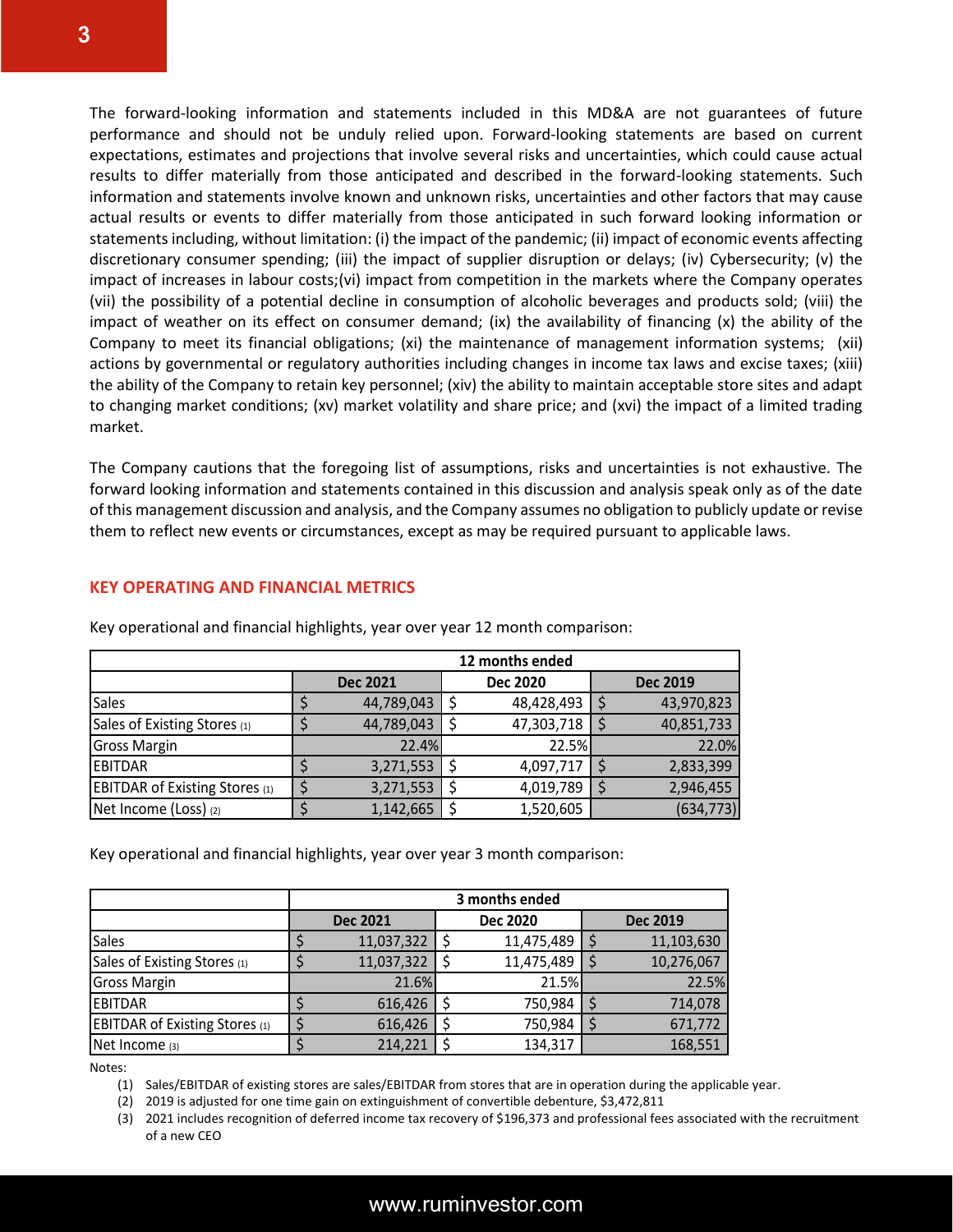#### **SUBSEQUENT EVENTS**

On March 15, 2022 the Company announced that Allison Radford stepped down from her role as Chief Executive Officer. The Board of Directors appointed Scott Morrow to succeed Ms. Radford effective April 4, 2022. Ms. Radford continues to serve as a Director on the Boards of RML and Andersons.

#### **OUTLOOK**

The Company had a successful year in 2021. The results of the rebranding strategy first conceived and implemented in 2017 have continued to drive growth and we were able to operate all locations uninterrupted during the pandemic.

Throughout the year the Company reduced debt by a further \$1.1 million, improving the balance sheet position and reducing finance costs by 37%. The Bank of Canada has announced increases to its benchmark interest rate however, reductions in finance costs are expected in 2022 due to continued debt repayment strategies.

The future impact of COVID-19 is uncertain and dependent on the duration, the spread and intensity of the virus, and the administration of vaccines. Unemployment rates in Alberta are currently at 6.5%<sup>1</sup> and it is unknown how long the province will be experiencing high levels of unemployment. In difficult economic times, substitution for lower-priced products can occur. The Company remains focused on delivering efficiency and process improvements while managing operating costs.

Management's top priorities include the health and safety of employees, customers and communities. The Company has continued to invest in increased safety and sanitization products and procedures to ensure customers and employees are protected while shopping and working in stores. The Company is continually evaluating its marketing strategies to ensure that our tactics are generating and maintaining brand awareness and brand engagement as well as driving customer traffic to our stores. The goal is to ensure the customer is provided with an exceptional experience in-store.

#### **COVID – 19**

#### *Operations Update*

The Company has been able to continue to operate all of its retail stores since the onset of the pandemic. The Company took immediate action in implementing extensive policies and procedures to protect its employees and customers across the Province, following the guidelines issued for non-health care essential businesses as follows;

- All employees in all stores across the Province are required to wear a mask while working
- Increased sanitation
- Plexiglass shields at each till
- Touchless sanitation units at each entrance for customer and staff use
- Restrictions on number of customers in a store based on the ability to social distance in each location
- Floor markings to ensure social distancing
- Encouraging contactless payments
- Screening staff for symptoms before they come to work
- Providing disposable masks to customers
- Temporarily suspending tasting events at our locations

<sup>1</sup> Alberta, Economic Dashboard – published April 8, 2022 retrieved on April 14, 2022 from https://economicdashboard.alberta.ca/Unemployment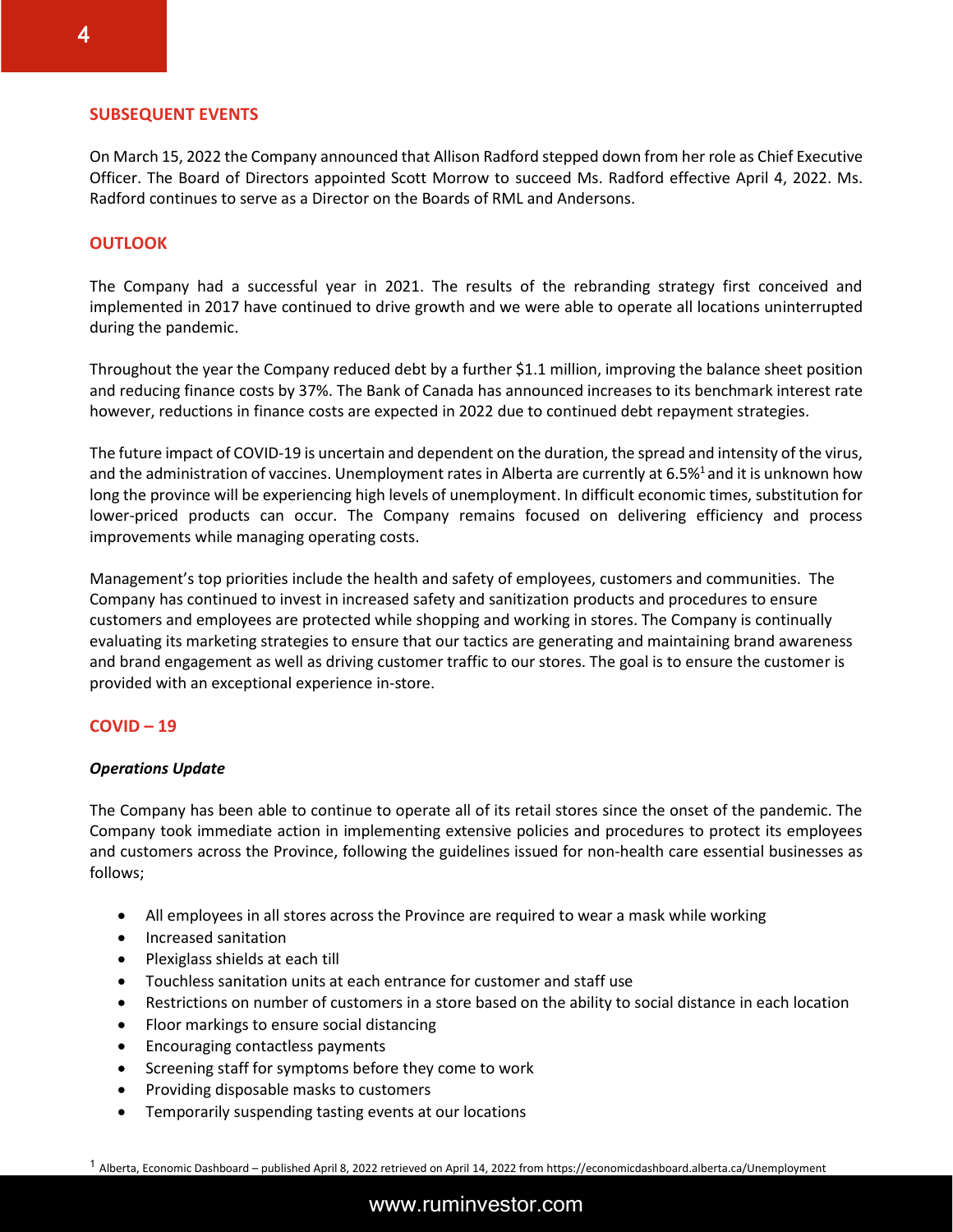#### *Liquidity Update*

On May 31, 2021 the Company signed a new financing agreement with the Toronto-Dominion bank ("TD") providing an available \$8.05 million revolving credit facility on that date. Details of the agreement are explained under the heading "Financing & Credit Agreements."

Current use of the credit facility is for investing in inventory, property and equipment and to fund operating expenses. The Company previously financed growth through the issuance of shares, convertible debentures, and using available credit facilities.

We remain focused on our current business plans, utilizing the insights provided by our custom enterprise reporting systems to optimize inventory, and providing a safe customer experience.

#### **OVERVIEW OF THE COMPANY**

The Company is incorporated under the laws of the Canada Business Corporations Act with its common shares ("shares") trading on the TSX Venture Exchange under the symbol ("RUM"). RML is the parent to wholly owned subsidiary Andersons. Andersons, headquartered in Edmonton, Alberta, owns and operates private liquor stores in that province. Alberta is the only province in Canada that has a fully privatized retail distribution system for adult beverages. The product mix generally offered by Andersons at its retail stores includes beer, spirits, wine and ready to drink liquor products, as well as ancillary items such as juice, ice, mix and giftware. The business is mainly cash-based with alcohol-based products accounting for approximately 97% of total sales as of December 31, 2021. In 2020 and 2021 Andersons has focused on store operations and optimizing its operating margin.

Andersons operated 26 liquor stores in Alberta at December 31, 2021. The primary drivers of liquor store sales are price, location and convenience. Management believes that the range of product selection and service also play a role in the competitive market. The Company previously pursued an acquisition strategy that closely analyzed the location of retail operations, including the location of any competition. The Company has focused on locations largely outside of the major urban centers (Edmonton and Calgary) and on specific sites with maximum traffic and minimal competition. In addition, the Company has an integrated inventory system into its retail operations, allowing it to take advantage of procurement opportunities.



# 5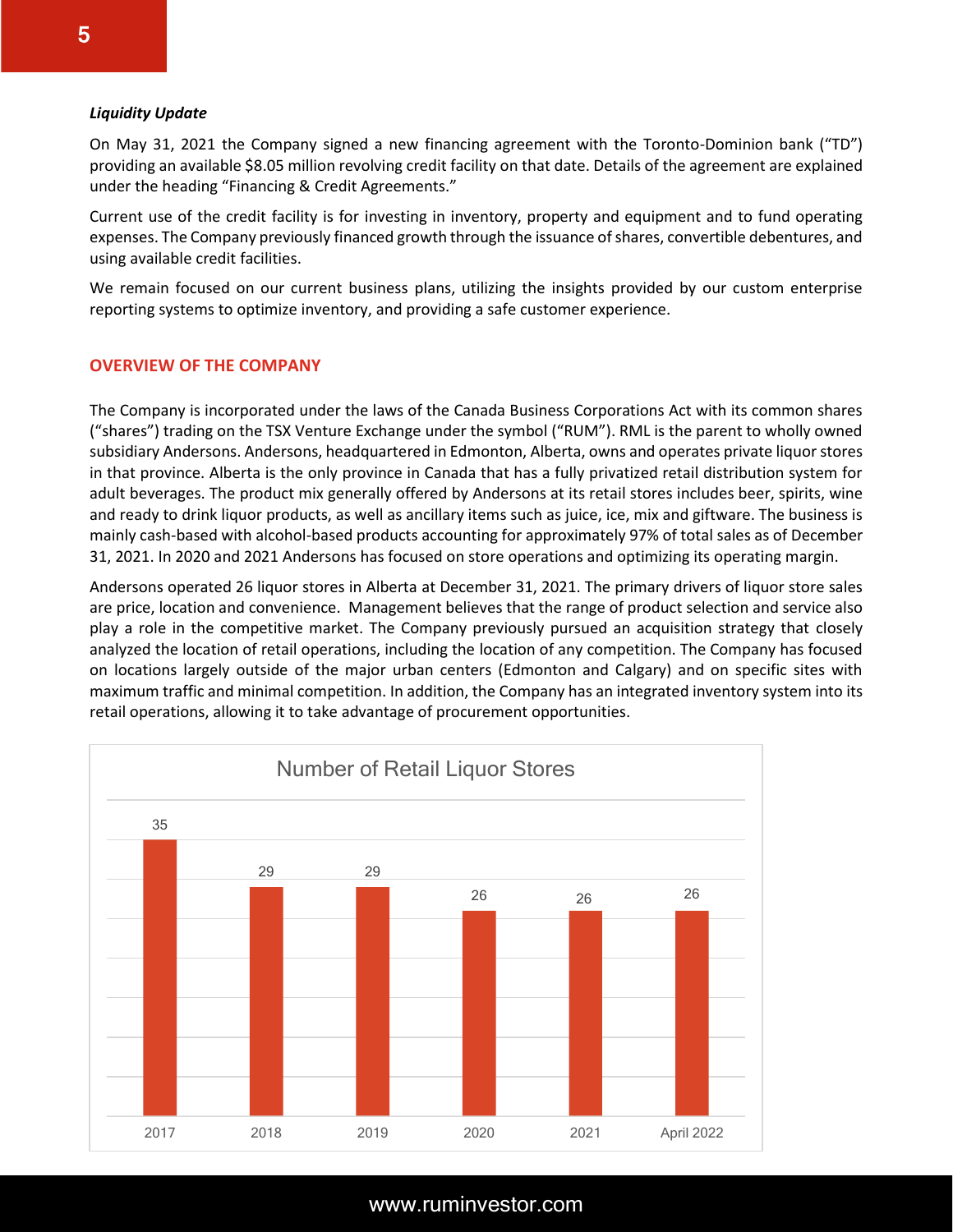In 2017 the Company embarked on its re-branding strategy focusing on higher volume, lower margin destination type stores under the Grant Canadian Liquor brand. As part of that strategy stores identified as under performing sold or closed.

Currently, Andersons operates nine stores in Northern Alberta, 14 stores in Central Alberta and three stores in Southern Alberta.



#### **BUSINESS STRATEGY**

#### *Margin Focus*

The Company is continuously monitoring and examining its gross margins. 14 of the Company's stores have been rebranded to the Great Canadian Liquor ("GCL") brand. This transition has had a positive impact on sales by lowering prices to drive sales volume at those stores while offering a wider variety of product listings, resulting in a consistent brand message that appeals to our existing customers and is attractive to new customers. For stores that have not transitioned to the GCL brand, the Company's strategy is to find the optimal gross margin based on the store's geographical location, consumer base and competitive environment. These strategies are aimed to maintain and grow market share.

#### *Marketing*

We utilize various marketing and promotional tactics to help drive customer traffic to our stores, increase and maintain brand awareness and engagement as well as generate sales at our stores. These tactics include radio, TV, print (in-store flyer), email marketing, social media and at out of home advertising throughout the communities where our stores are located. These tactics are constantly monitored and adjusted to ensure that we're generating the best return on investment possible.

#### *Differentiation: Product and Operations*

Through the use of the company's centralized ordering system, management will continue to focus on product optimization by providing more product choices for its customers. Stores product offerings are distinct from other stores and are selected according to popularity with Alberta consumers to achieve our goal of high volume,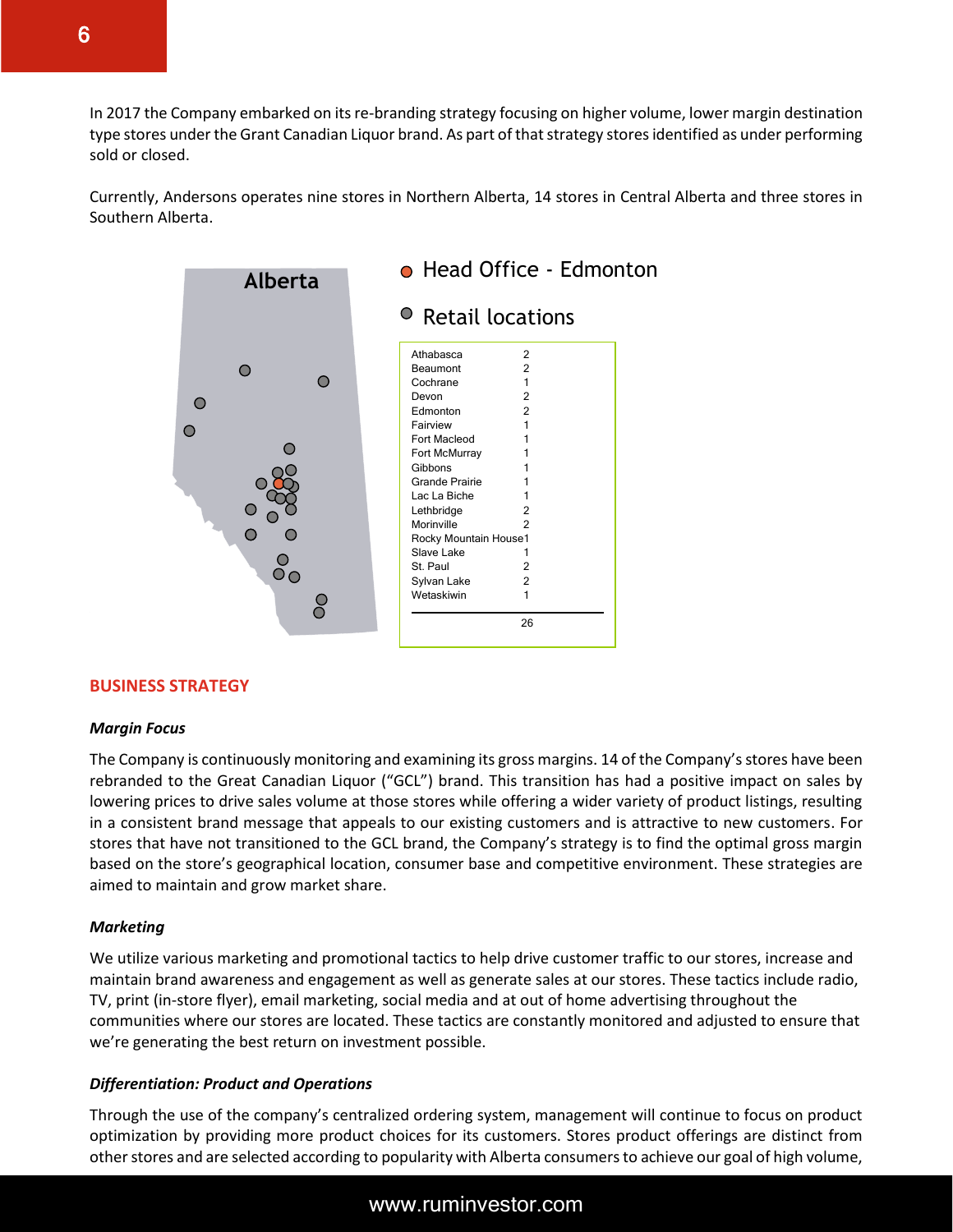low priced operations. Wine is selected and organized at GCL stores within specific price points, under \$10, under \$15, and under \$20.

Stores that are not under the GCL brand offer a diverse product offering to customers and organize the wine selection based on country.

#### *Technology and Management Information Systems*

The Company utilizes a combination of third party and custom designed applications for point of sale, reconciliation, accounting, business intelligence and reporting. We maintain internal Information Technologies support staff for enterprise continuity and help desk support. Computers and associated hardware at store locations is serviced by a contract with an external supplier we have been using since 2004. Their onsite work is co-supervised by our internal support staff.

All our applications run on Windows operating systems both at the store and enterprise level. Laptop and remote services, like scanning tools, use a combination of virtual private network and terminal services to interface from outside our enterprise security perimeter. To increase certainty and scalability, and to allow for future growth of stores, management has outsourced our enterprise servers to a secure data centre. We maintain a redundancy on internal servers. We utilize automated data replication programs at each store location. This data is replicated to our enterprise servers for backup and security.

We have implemented an automated environment where scheduled software is used to push reporting output on a regular and timely basis to store level, operations level and enterprise level for resource planning purposes. Our ability to accommodate change is network-centric and we utilize our own and third-party networks. We are focused on having an industry-leading and secure enterprise network.

At store level, we have multiple redundancies that allow our point of sale systems to operate in a non-network or non-enterprise dependent manner. Our stores can continue operations autonomously. Our redundant infrastructure has provided us with an up-time of almost 100% since Andersons began operations in 2001. Notwithstanding the lack of downtime, the system is designed so that any store experiencing connectivity constraints will not affect any other store in the enterprise.

All our time and attendance systems are cloud-based and integrated with our web-based payroll system. Our employees receive their pay records in a secure cloud-based, self-service environment. The efficiencies we realize allow us to reduce and manage administrative and overhead costs. Regular periodic internal audits of the payroll functions that utilize video technologies over our network are used to ensure employee accuracy and timekeeping compliance.

Some retailers have been affected by new vulnerabilities and malware targeting a variety of Point of Sale devices, systems and vendors. We do not connect our credit and debit card systems to our transactional database. No credit card or debit card customer information is stored in our transactional databases at stores or on our head office servers. Additionally, we have developed a custom system that reconciles our transactions with our third party supplied banking transactions utilizing a daily automated process. This occurs offline from any cloud or network inter-connection which substantially reduces the risk of loss of customer credit card data and the associated reputational losses experienced by other retailers.

We believe we have an industry-leading technology base that has consistently and reliably met our operational requirements. Our Company has successfully maintained our enterprise resource planning systems and their integrated capabilities throughout the rapid evolution of Microsoft Windows operating software and compatible hardware replacement.

The Company also has installed anti-virus, malware protection and ransomware protection through our network and enterprise environment. We utilize a security awareness program for our head office administration and enterprise supervisors that includes Canadian privacy awareness training. Employees in a digital environment are frequently exposed to sophisticated social engineering, phishing and ransomware attacks. Avoidance of these threats are best managed by continually training employees who act as human firewalls.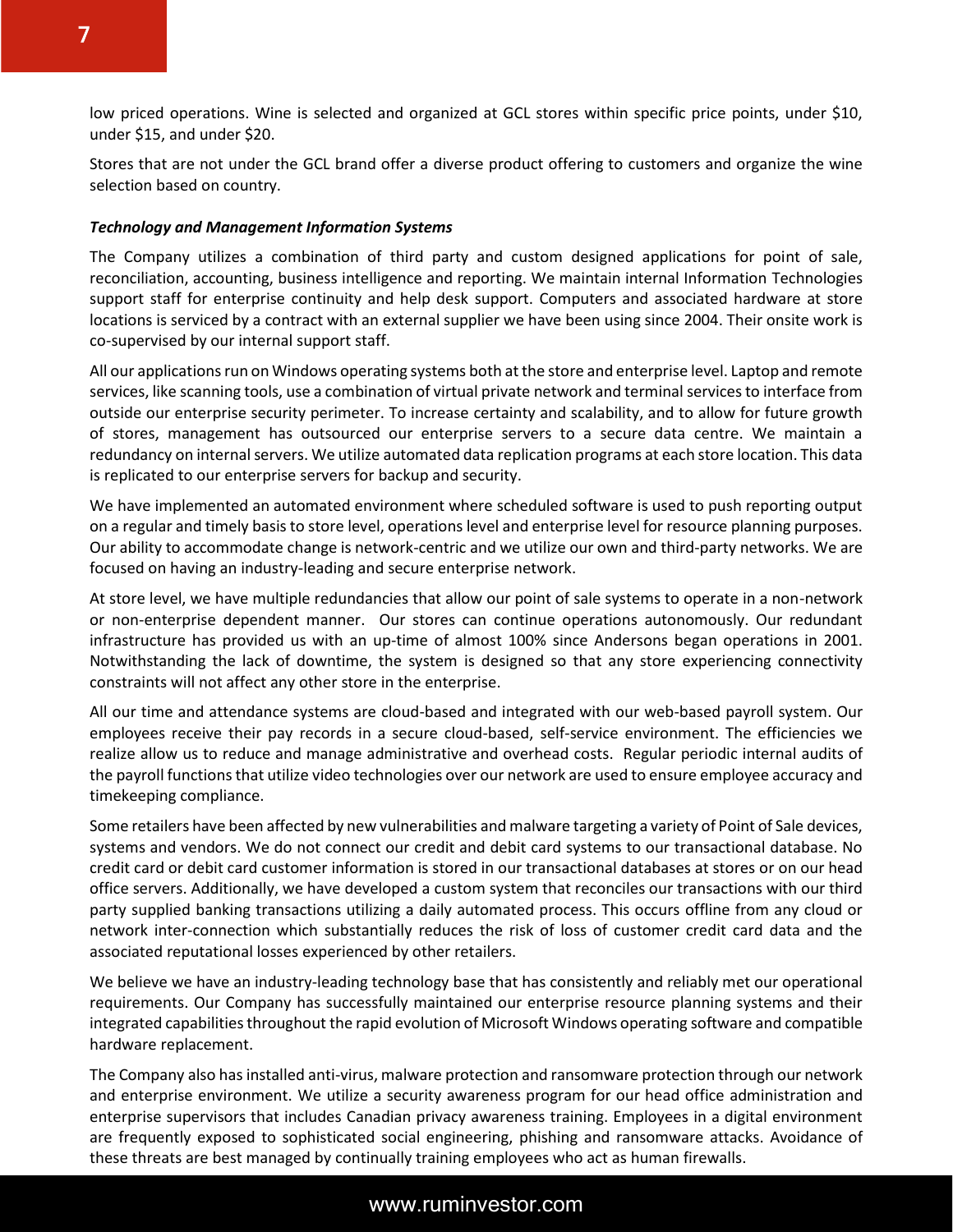The Company's approach to risk planning for its information technology systems encompasses risk assessment, risk mitigation, periodic evaluation and assessment as well as daily automatic logging and reporting of system performance. In this way, our technology investment remains aligned with operational goals. Our key operational leaders and our support staff review our enterprise resource planning process reporting requirements. This direct collaboration and timely accountability results in improvements to existing technologies, and ideas for new automated processes.

#### **MANAGEMENT TEAM**

| <b>Scott Morrow, CEO</b>                     | Mr. Morrow is the Chief Executive Officer of RML and has extensive<br>experience in retailing over the past 25 years, leading organizations<br>such as Liquor Stores NA (now Alcanna), Rexall Drug Stores,<br>Medicentres Canada, and most recently as CEO of FOUR20 Premium<br>Market. |
|----------------------------------------------|-----------------------------------------------------------------------------------------------------------------------------------------------------------------------------------------------------------------------------------------------------------------------------------------|
| Peter J. Byrne,<br><b>Executive Chairman</b> | Mr. Byrne is the Executive Chairman of RML and previously has been<br>Chief Executive Officer and Chairman of the Board of Channel Drugs<br>Limited, a private company that owned and operated the<br>PharmaCare franchise until its sale in 2004.                                      |
| Sarah Stelmack, CFO                          | Ms. Stelmack is the Chief Financial Officer of RML. She articled at<br>Deloitte & Touche LLP from 2005 to 2008 receiving her Chartered<br>Accountant designation in 2008. Ms. Stelmack previously held the<br>position of Controller with RML.                                          |

## **OPERATING RESULTS - 3 Months ending December 31, 2021**

#### *Basis of Comparison*

The retail liquor industry is subject to seasonal variations in sales. Sales are typically lowest early in the year and increase in the latter half. It is important to note that given the changes in the composition of stores of the Company, historical performance does not reflect the annualized results and more recent periods do not include results from stores that have been sold or closed.

The following table shows the operating results of the Company for the three months ending December 31, 2021, 2020 and 2019.

| Period                                  |                          | 3 months ended |                 |            |        |   |                 |       |  |  |
|-----------------------------------------|--------------------------|----------------|-----------------|------------|--------|---|-----------------|-------|--|--|
|                                         | <b>Dec 2021</b>          |                | <b>Dec 2020</b> |            |        |   | <b>Dec 2019</b> |       |  |  |
| Sales of existing stores                | 11,037,322<br>S.         | 100.0%         | S               | 11,475,489 | 100.0% | S | 10,276,067      | 92.5% |  |  |
| Sales of other stores (1)               | $\overline{\phantom{a}}$ | 0.0%           |                 |            | 0.0%   |   | 827,563         | 7.5%  |  |  |
| <b>Total Sales</b>                      | 11,037,322               |                |                 | 11,475,489 |        |   | 11,103,630      |       |  |  |
| Gross margin                            | 2,379,628                | 21.6%          |                 | 2,471,393  | 21.5%  |   | 2,496,614       | 22.5% |  |  |
| Operating and administrative<br>expense | 1,763,213                | 16.0%          |                 | 1,720,421  | 15.0%  |   | 1,783,106       | 16.1% |  |  |
| <b>Operating Margin (2)</b>             | 616,415<br>\$            | 5.6%           |                 | 750,972    | 6.5%   |   | 713,508         | 6.4%  |  |  |
| Stores at Period End                    | 26                       |                |                 | 26         |        |   | 29              |       |  |  |

Notes:

(1) Sales of other stores are sales from stores that were sold in 2020. .

(2) Operating Margin has been calculated as described under "Non-IFRS Measures."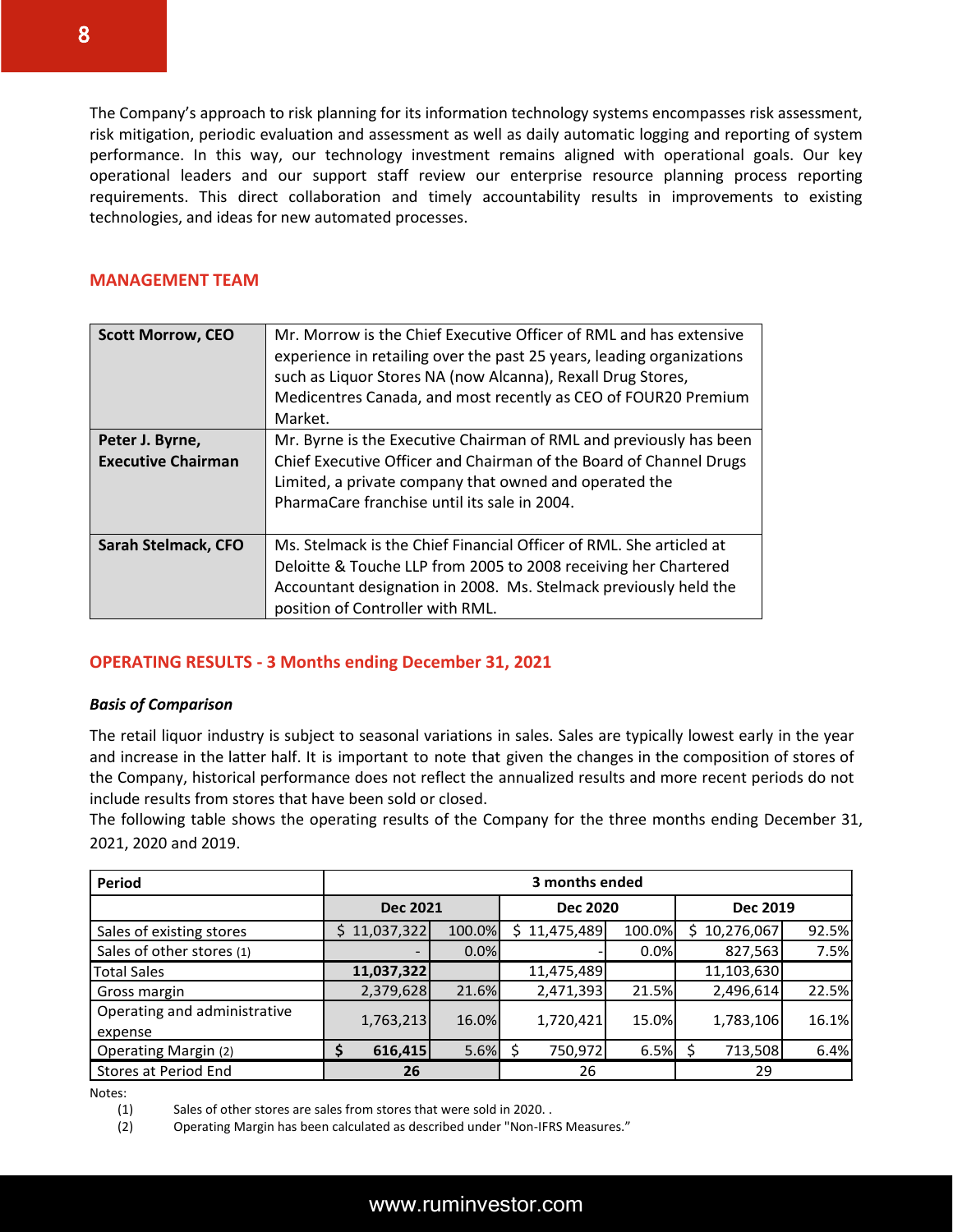#### *Sales*

Upon the onset of the COVID-19 pandemic in March 2020 and the closure of onsite liquor consumption establishments, there was a resulting increase in consumption of liquor in the retail sector. During 2020 and into Q1 2021 amid various openings and closings of consumption establishments, the retail sector maintained its increase in sales. Throughout the remainder of 2021 the Alberta Government relaxed restrictions to onsite consumption establishments, resulting in a reduction to sales from 2020 of 3.8% during the quarter. To fully assess the Company's sales trends and exclude the impact of COVID-19 on sales it is important to review precovid periods.

Sales of existing stores have increased by \$29,279 per store in Q4 2021 versus Q4 2019, and overall sales from existing stores increased 7.4%, as a result of the success of the GCL rebranding strategy and improvement of the customer experience. This sustained increase is the result of the Company's focus on its marketing and promotion strategies for the Great Canadian Liquor ("GCL") brand and its sustainable model to focus on increased market share.



#### *Sales Per Store*

Average sales per store are based on the average number of stores in operation during the three months ending December. To fully assess the Company's sales trends and exclude the impact of COVID-19 on average sales per store it is important to review pre-covid periods. Average sales per store have increased since 2017 when the Company initiated its rebranding strategy to grow its market share. As discussed, COVID-19 had a one-time positive impact on 2020 sales, however, the Company has been achieving increases to its average sales per store since 2017. The Company has experienced overall growth of 10.9% on average sales per stores in 2021 since 2019.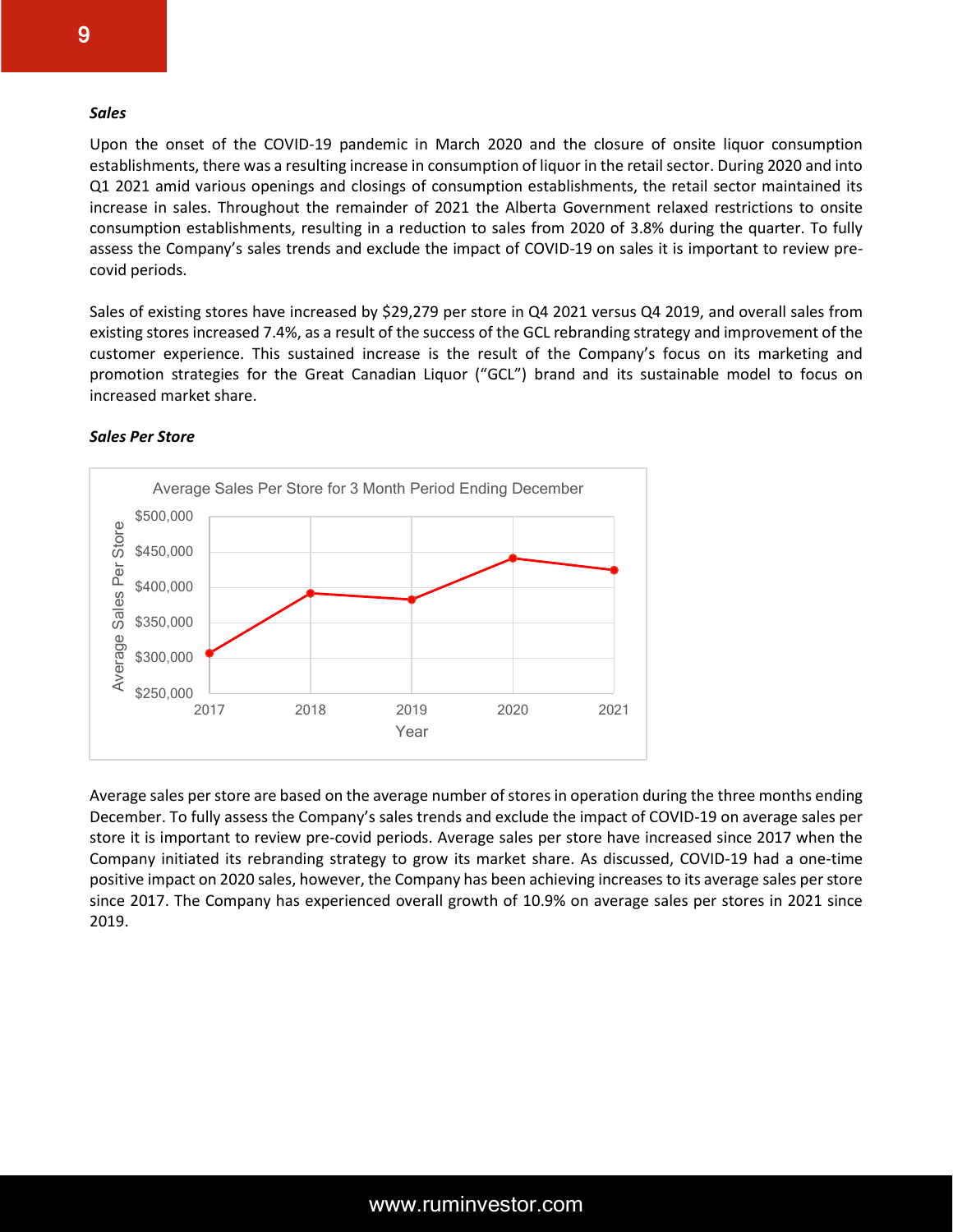

*Five Year Comparison of Q4 Revenue from Existing Stores to Other Stores*

\*Other stores revenue are the revenues from those stores sold in 2020.

Existing store revenue is defined as revenues from the 26 stores in operation at the end of the period in 2021. As the Company reduced its number of operating stores from 35 in 2017 to 26 in 2021, revenues of those 26 stores have increased over the last 5 years as a result of the Company's focus on growing market share and development of the GCL brand. 2021 existing stores revenue increased by 7.4% when compared to 2019.

#### *Cost of Goods Sold and Gross Margin*

Margins have remained consistent at 21.6% in 2021 compared to 21.5% for the same period in 2020. Margins fluctuate between periods as the Company refines its marketing, pricing and promotional strategies to maximize gross margins. The Company continually uses competitive pricing strategies to maintain market share. Margins are typically higher during Q1 and Q2, and reduce during Q3 and Q4 as a result of the holiday season.

#### *Operating and Administrative Expenses*

The major expenses included in operating and administrative expenses are salaries and location costs such as utilities, property taxes, and insurance. Total operating and administrative expenses for the three months ended December 31, 2021, are higher than the same three months in 2020 primarily as a result of professional fees associated with the recruitment of a new CEO.

#### **OPERATING RESULTS - 12 Months ending December 31, 2021**

#### *Basis of Comparison*

The retail liquor industry is subject to seasonal variations in sales. Sales are typically lowest early in the year and increase in the latter half. It is important to note that given the changes in the composition of stores of the Company, historical performance does not reflect the annualized results and more recent periods do not include results from stores that have been sold or closed.

The following table shows the operating results of the Company for the twelve months ending December 31, 2021, 2020 and 2019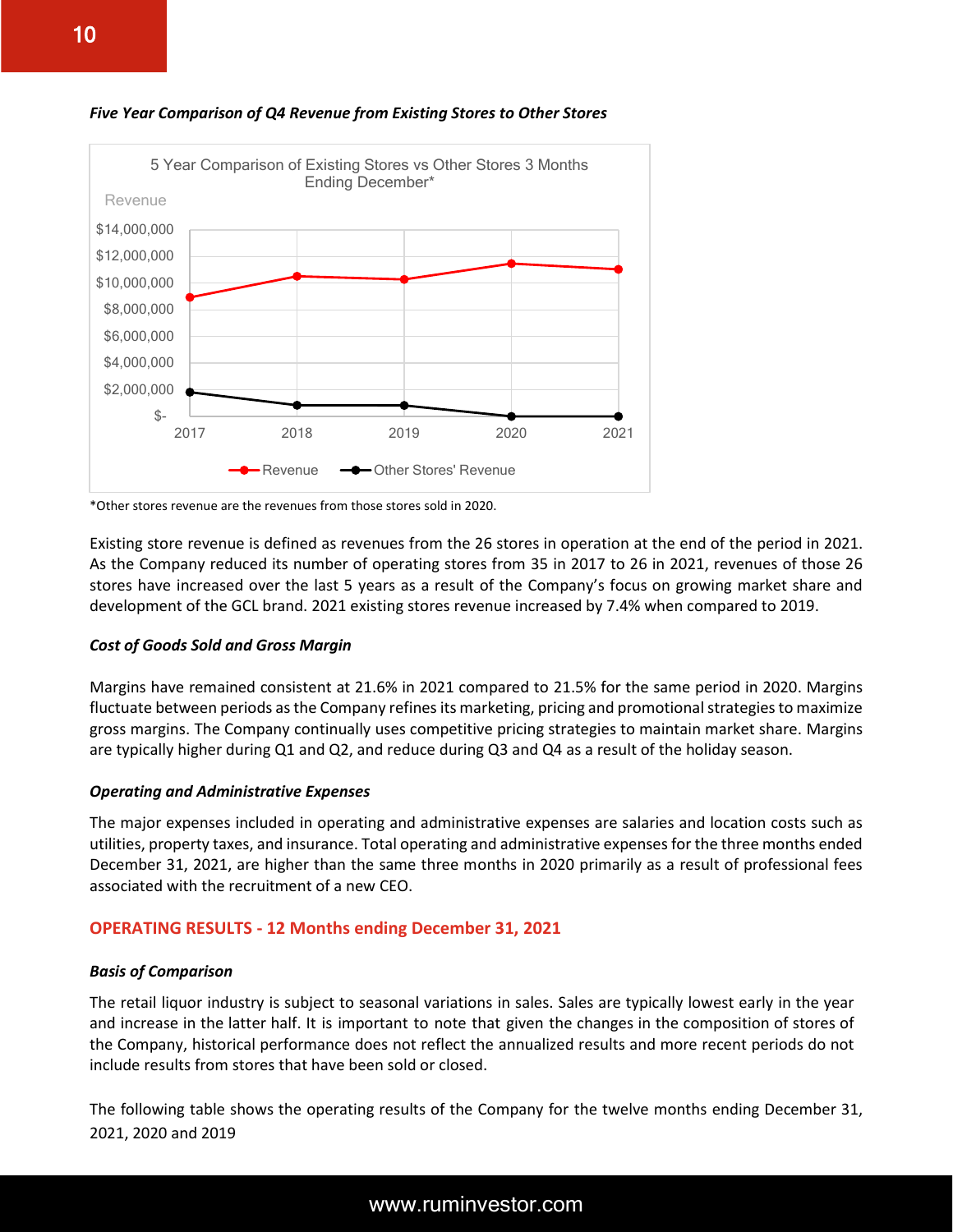| Period                                  |                  | 12 months ended                                       |   |            |       |            |    |       |  |
|-----------------------------------------|------------------|-------------------------------------------------------|---|------------|-------|------------|----|-------|--|
|                                         |                  | <b>Dec 2019</b><br><b>Dec 2021</b><br><b>Dec 2020</b> |   |            |       |            |    |       |  |
| Sales of existing stores                | 44,789,043<br>\$ | 100.0%                                                | S | 47,303,718 | 97.7% | 40,851,733 |    | 92.9% |  |
| Sales of other stores (1)               |                  | 0.0%                                                  |   | 1,124,775  | 2.3%  | 3,119,090  |    | 7.1%  |  |
| <b>Total Sales</b>                      | 44,789,043       |                                                       |   | 48,428,493 |       | 43,970,823 |    |       |  |
| Gross margin                            | 10,049,049       | 22.4%                                                 |   | 10,885,284 | 22.5% | 9,686,914  |    | 22.0% |  |
| Operating and administrative<br>expense | 6,777,507        | 15.1%                                                 |   | 6,788,829  | 14.0% | 6,854,985  |    | 15.6% |  |
| <b>Operating Margin (2)</b>             | 3,271,542        | 7.3%                                                  |   | 4,096,455  | 8.5%  | 2,831,929  |    | 6.4%  |  |
| Stores at Period End                    | 26               |                                                       |   | 26         |       |            | 29 |       |  |

Notes:

(1) Sales of other stores are sales from stores that were sold in 2020.

(2) Operating Margin has been calculated as described under "Non-IFRS Measures."

#### *Sales*

Upon the onset of the COVID-19 pandemic in March 2020 and the closure of onsite liquor consumption establishments, there was a resulting increase in consumption of liquor in the retail sector. During 2020 and into Q1 2021 amid various openings and closings of consumption establishments, the retail sector maintained its increase in sales. Throughout the remainder of 2021 the Alberta Government relaxed restrictions to onsite consumption establishments, resulting in a reduction to sales from 2020 of 7.5% during the twelve months ending 2021 as compared to 2020. To fully assess the Company's sales trends and exclude the impact of COVID-19 on sales it is important to review pre-covid periods.

Sales per store on existing stores increased by \$151,380 per store in 2021 versus 2019, and overall sales of existing stores increased by 9.6% as a result of the continued growth as a result of the GCL rebranding strategy and improvement of the customer experience.

#### *Sales per Store*



Average sales per store are based on the average number of stores in operation during the twelve months ending December. Average sales per store have been increasing since 2017 when the Company initiated its rebranding strategy to grow its market share. 2020 average sales per store were impacted by the closing of onsite liquor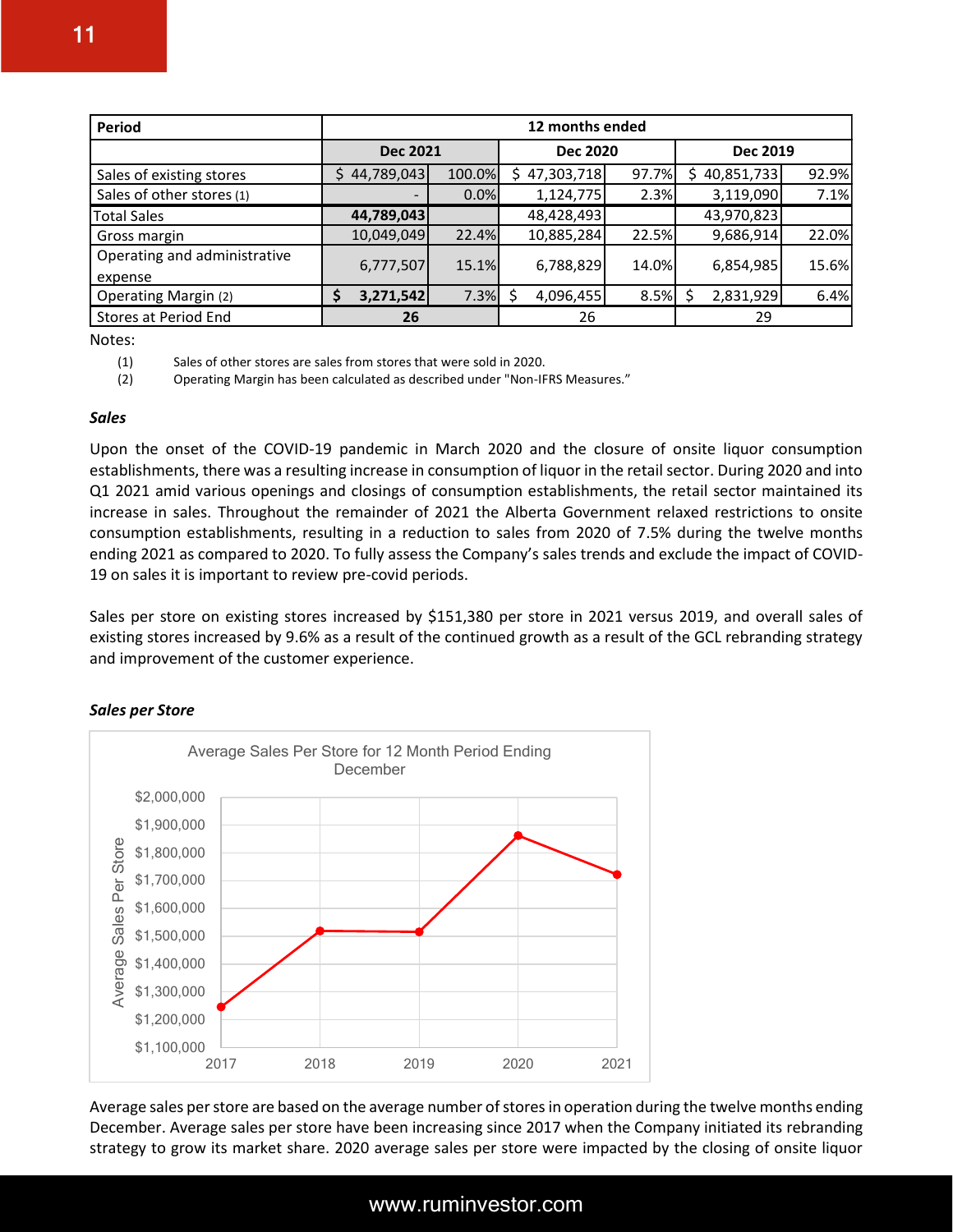consumption establishments at the end of Q1 2020 and well into Q3 2020. The Company has experienced overall growth in average sales per store of 13.6% in 2021 since 2019.



*Five Year Comparison of Q4 Revenue from Existing Stores to Other Stores*

Existing store revenue is defined as revenues from the 26 stores in operation at the end of the period in 2021. As the company reduced its number of operating stores from 35 in 2017 to 26 in 2021, revenues of those 26 stores have increased over the last 5 years as a result of the Company's focus on growing market share and growth of the GCL brand. 2021 existing stores increased by 9.6% when compared to 2019.

#### *Cost of Goods Sold and Gross Margin*

Margins have remained consistent at 22.4% in 2021 compared to 22.5% for the same period in 2020. Gross Margins have increased when compared to the 2019. Margins fluctuate between periods as the Company refines its marketing, pricing and promotional strategies to maximize gross margins. The Company continually uses competitive pricing strategies to maintain market share.

#### *Operating and Administrative Expenses*

The major expenses included in operating and administrative expenses are salaries and location costs such as utilities, property taxes, and insurance. Total operating and administrative expenses for the twelve months ended December 31, 2021, are lower than the same period in 2020 as a result of the additional investment and onetime costs required for the purchase of items relating to the health and safety of employees and customers in 2020. Savings in operating costs for locations sold in 2019 and 2020 are offset by increases in advertising and travel as the company begins to resume normal operations as well as professional fees associated with the recruitment of the new CEO.

<sup>\*</sup>Other stores' revenue is the revenues from those stores that were sold in 2020.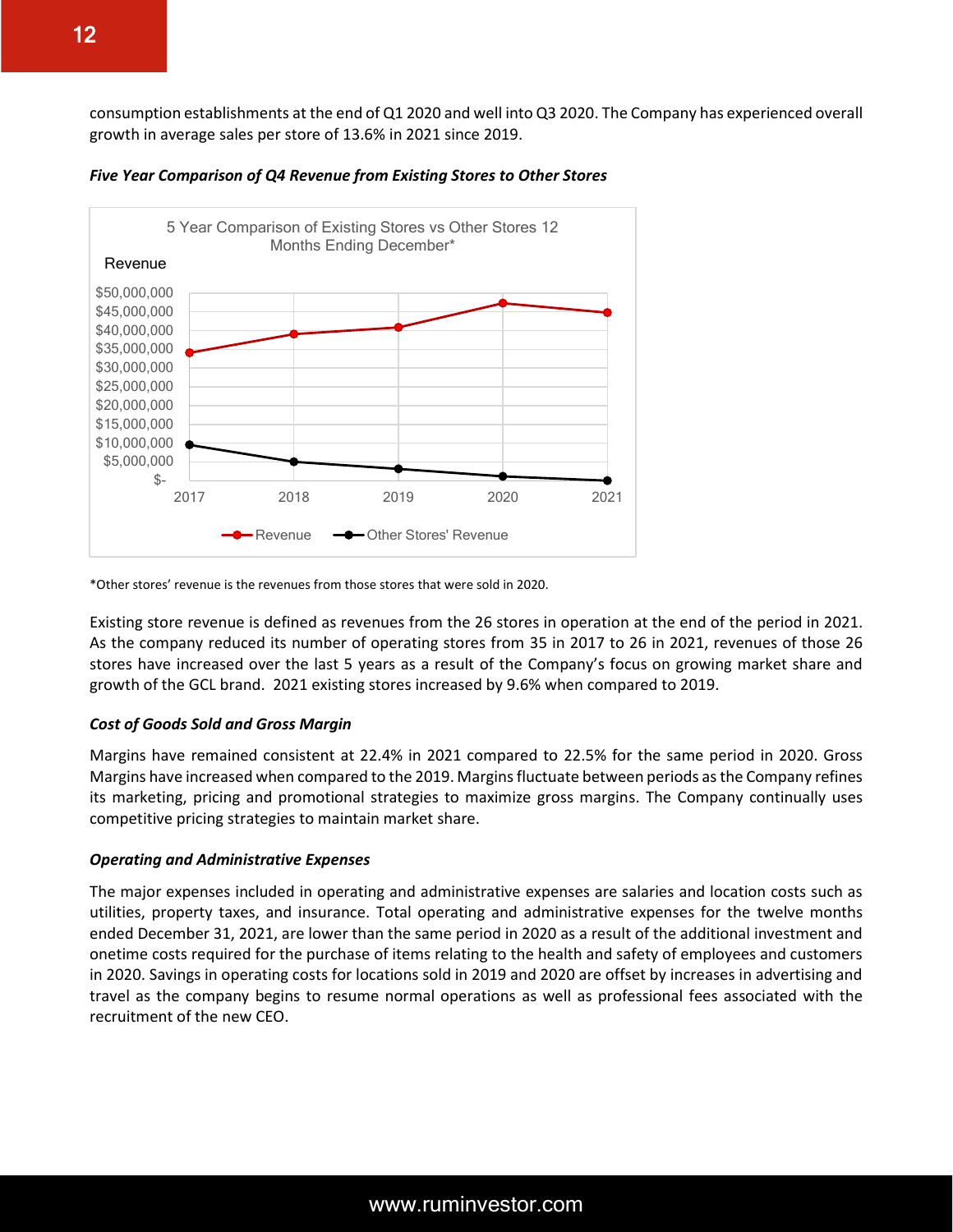| Expressed in (000's)    |               | 2021   |               |               | 2020          |        |               |               |
|-------------------------|---------------|--------|---------------|---------------|---------------|--------|---------------|---------------|
|                         | <b>Dec 31</b> | Sep 30 | <b>Jun 30</b> | <b>Mar 31</b> | <b>Dec 31</b> | Sep 30 | <b>Jun 30</b> | <b>Mar 31</b> |
| # stores end of period  |               |        |               |               |               |        |               |               |
|                         | 26            | 26     | 26            | 26            | 26            | 26     | 28            | 28            |
| <b>Sales</b>            | 11,037        | 11,779 | 12,476        | 9,497         | 11,476        | 13,210 | 14,306        | 9,437         |
| Net comprehensive       |               |        |               |               |               |        |               |               |
| income (loss)           | 214           | 468    | 548           | (87)          | 134           | 691    | 971           | (275)         |
| Basic income (loss) per |               |        |               |               |               |        |               |               |
| share                   | 0.00          | 0.01   | 0.01          | 0.00          | 0.00          | 0.01   | 0.02          | (0.01)        |
| Diluted income (loss)   |               |        |               |               |               |        |               |               |
| per share               |               |        |               |               |               |        |               |               |
|                         | 0.00          | 0.01   | 0.01          | 0.00          | 0.00          | 0.01   | 0.02          | (0.01)        |

#### **CONDENSED QUARTERLY INFORMATION**

Quarterly sales in 2021 as compared to 2020:

- Quarterly sales in Q1 2021 are higher than 2020 as Q1 2020 was impacted by the onset of COVID, its uncertainty and restrictions starting March 2020.
- Quarterly sales in Q2, Q3 and Q4 2021 are lower based on the impact of COVID on sales in 2020 where 2020 sales were positively impacted by consumers choosing liquor retailers in lieu of licensed establishments as a result of covid-19 restrictions and the closure of some licensed establishments.

Quarterly net income and loss in 2021 as compared to 2020:

- Net income in Q1 2021 is higher than 2020 due to higher sales in Q1 2021 over 2020.
- Net income in Q2 2021 to Q3 2021 was lower than 2020 due to a reduction in sales and decreased operating margin as a result of COVID 19 impacts to 2020 sales. Net income Q4 2021 is higher than the same quarter in 2020 due to the recognition \$196,373 in deferred tax recovery.

| Expressed in (000's)                  | 2021   | 2020   | 2019   |
|---------------------------------------|--------|--------|--------|
| # stores end of period                | 26     | 26     | 29     |
| <b>Sales</b>                          | 44,789 | 48,428 | 43,971 |
| Net comprehensive income              | 1,143  | 1,521  | 2,838  |
| Total assets                          | 25,956 | 26,788 | 27,201 |
| <b>Total liabilities</b>              | 17,807 | 19,781 | 21,714 |
| Basic income per share (1)            | 0.02   | 0.03   | 0.10   |
| Diluted income per share (1)          | 0.02   | 0.03   | 0.10   |
| Adjusted basic income per share (2)   | 0.02   | 0.03   | 0.06   |
| Adjusted diluted income per share (2) | 0.02   | 0.03   | 0.06   |

#### **CONDENSED ANNUAL INFORMATION**

(1) Basic and diluted income per share is calculated using weighted average shares during the year. 2019 included a one-time gain on extinguishment of convertible debenture resulting in higher income per share in that year.

(2) Adjusted basic and diluted income per share is calculated using outstanding shares at end of each year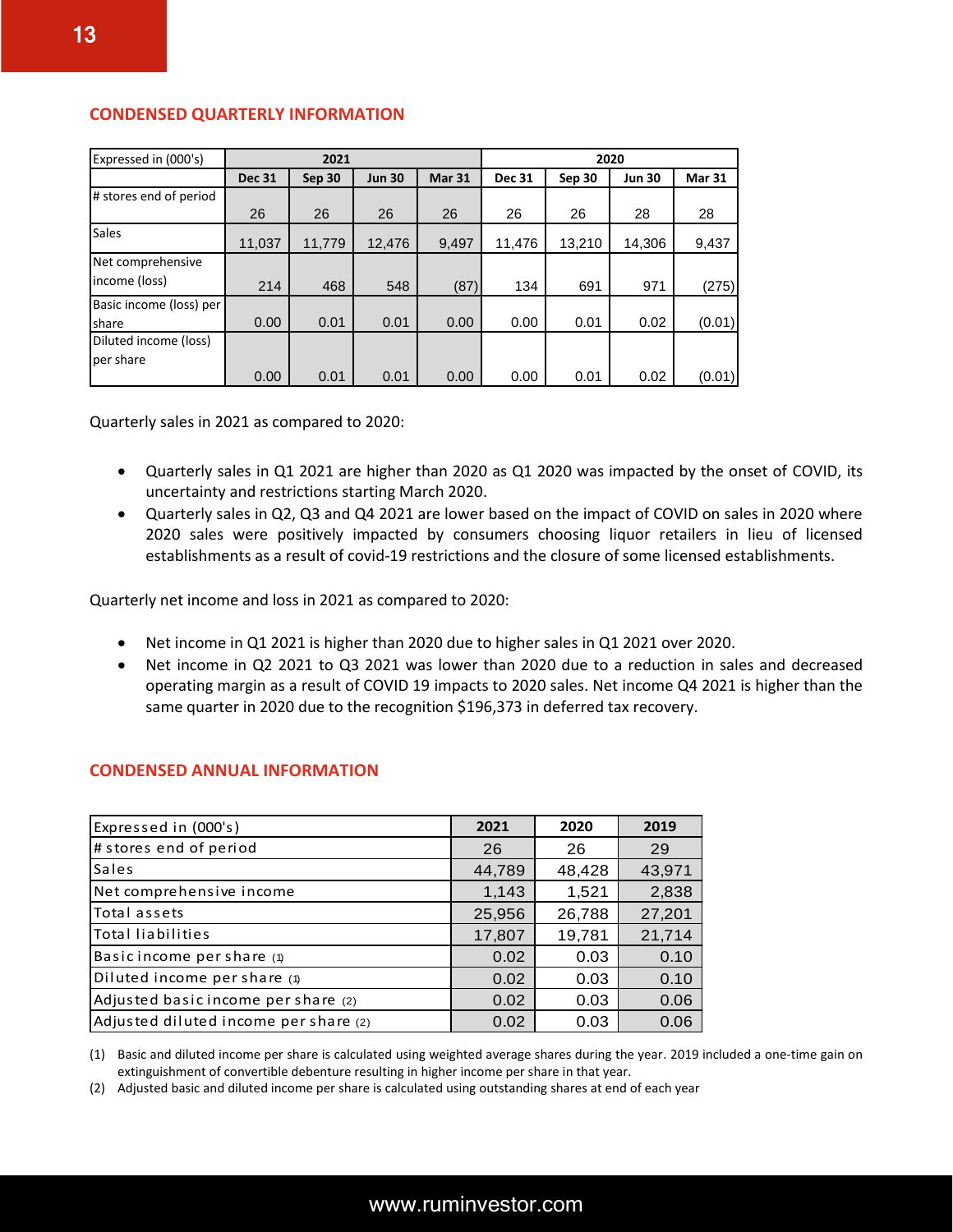#### Annual comparison

- Total assets in 2021 have reduced from 2019 and 2020 mainly as a result of a reduction in the right-ofuse asset assets due to the reduction in number of stores held and the extinguishment of leases associated with those stores.
- Total liabilities have reduced from 2019 and on as a result of the Company's focus on reducing its debt held with TD as well as a reduction in number of stores held and the extinguishment of leases associated with those stores.

#### **LIQUIDITY AND CAPITAL RESOURCES AS OF DECEMBER 31, 2021**

#### *Shareholders' Equity*

Authorized - Unlimited common shares

|                                    | Number | Amount                 |
|------------------------------------|--------|------------------------|
| Balance December 31, 2020 and 2021 |        | 47,489,937 \$7,377,311 |

#### **FINANCING AND CREDIT FACILITIES**

#### *Credit Agreement*

On May 31, 2021, through the Toronto-Dominion Bank ("TD"), the Company executed a credit agreement providing total availability up to a maximum of \$8,050,000 split between two facilities: 1) a demand, "operating facility" of \$5,400,000 and 2) a "term loan" of \$2,650,000. Both facilities bear interest at prime plus 1.5% per annum.

The operating facility availability is calculated as the lesser of i) \$5,400,000 and ii) 75% of accounts receivable to a maximum of \$1,000,000, plus 70% of the value of inventory plus goods and services tax and bottle deposits, less trade payables related to liquor and unremitted source deductions plus up to \$250,000 cash-in-transit allowances. Interest only payments are due monthly.

The term loan is amortized over 39 months, with monthly payments of interest and principal.

Summary OF Credit Facilities

|                                                      | Dec 31, 2021 |           |    | Dec 31, 2020 |
|------------------------------------------------------|--------------|-----------|----|--------------|
| <b>Current Liability:</b><br>Operating facility loan | S            | 1,861,671 |    | 2,257,731    |
| Bank loan                                            |              | 815,388   |    | 2,950,000    |
| <b>Total current</b>                                 |              | 2,677,059 |    | 5,207,731    |
| Long term portion of bank loan                       |              | 1,387,751 |    | -            |
| <b>Total Credit Facility Use</b>                     |              | 4,064,810 | \$ | 5,207,731    |

Credit facilities are held by TD and secured by a general security agreement representing a first charge on all assets. Drawdowns and repayments are disclosed on the consolidated statements of cash flows on a net basis. The agreement includes a debt service covenant of adjusted EBITDA less unfinanced net capital expenditures less permitted distributions less cash taxes / (scheduled principal payments plus interest), calculated based on a rolling four-quarter period, requiring the Company to maintain a ratio of actual earnings before interest, taxes,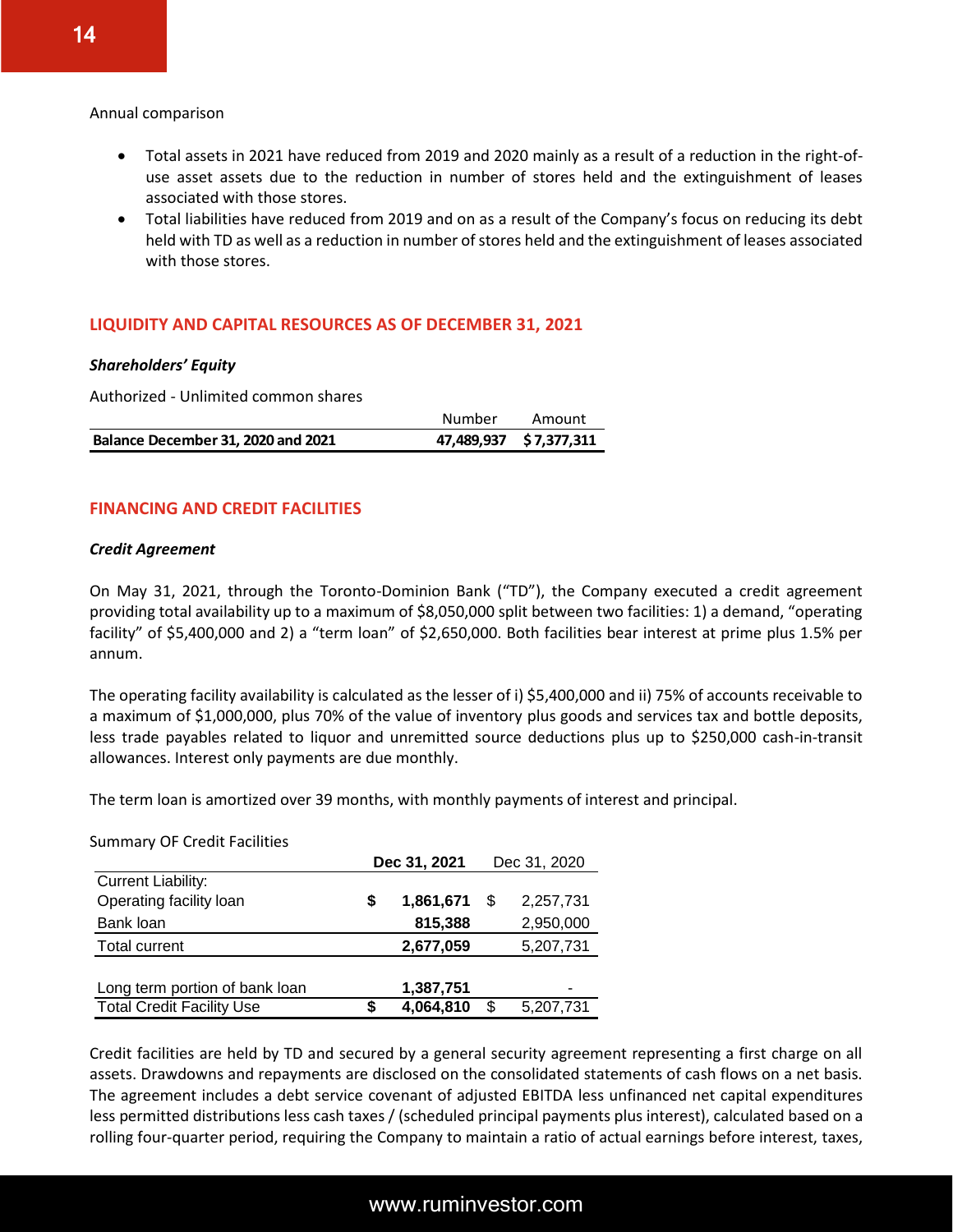depreciation, and amortization (EBITDA) to projected EBITDA, on a standalone quarterly basis. As of December 31, 2021 the Company complies with this covenant.

#### *Finance Costs on Credit Facility*

| <b>Period</b>                                  | 3 months ended  |  |          |  | 12 months ended |    |                 |  |              |  |          |
|------------------------------------------------|-----------------|--|----------|--|-----------------|----|-----------------|--|--------------|--|----------|
|                                                | <b>Dec 2021</b> |  | Dec 2020 |  | Dec 2019        |    | <b>Dec 2021</b> |  | Dec 2020     |  | Dec 2019 |
| Bank loan interest                             | 49,367          |  | 82,180   |  | 141,365         | ς  | $258,742$ \$    |  | $407,751$ \$ |  | 575,306  |
| Convertible debenture<br>and notional interest |                 |  |          |  |                 |    |                 |  |              |  | 402,092  |
| <b>Finance costs</b>                           | 49,367          |  | 82,180   |  | 141,365         | -S | $258,742$ \$    |  | 407,751      |  | 977,398  |

Finance costs on the credit facility reduced by \$32,813 for the three months ending December 31, 2021, and \$149,009 for the twelve months over December 31, 2020 mainly as a result of a reduction of \$1.14M in utilization of credit facilities from December 2020 to December 2021. Finance costs on the credit facility were further reduced as a result of a reduction to interest rates under the new agreement implemented May 31, 2021 with TD, reducing interest rates from prime plus 2.65% to prime plus 1.5%.

2019 included interest costs associated with a convertible debenture of \$402,092. When reviewing the impact to bank loan interest as a result of a reduction in total utilization of credit facilities of \$3.8M from December 2019 to December 2021, bank loan interest decreased by \$91,998 for the 3 months and \$316,564 for the 12 months.

#### *Liquidity*

The Company's use of its operating line fluctuates with the seasonality of sales trends, which normally peaks at the end of the first quarter and into the second quarter of the year, and is at its lowest value at the end of Q4 Total credit facility use from December 2020 to December 2021 has reduced by \$1.14M as a result of debt repayments.

|                                           | Q4 Dec | Q3 Sep | <u>Q2 Jun</u> | Q1 Mar | Q4 Dec | Q3 Sep | Q2 Jun | Q1 Mar |
|-------------------------------------------|--------|--------|---------------|--------|--------|--------|--------|--------|
|                                           | 2021   | 2021   | 2021          | 2021   | 2020   | 2020   | 2020   | 2020   |
| Total credit facility use<br>$\ln(000's)$ | 4,065  | 4,410  | 5,890         | 6,093  | 5,208  | 6.199  | 7,836  | 7,516  |

The current use of the credit facility is for investing in inventory, property and equipment, and to fund operating expenses. The Company previously financed growth through the issuance of convertible debentures and available credit facilities.

We remain focused on our current business plans, utilizing the insights provided by our custom enterprise reporting systems to optimize inventory, and providing a safe customer experience.

#### *Debt Service Coverage*

In 2017 the Company embarked on its plan to grow its market share, increase income from operations and improve its balance sheet. Since 2017 the Company's debt service coverage ratio has steadily increased from rolling four quarters ending December 31, 2017, of 0.23 to 1.58 for the rolling four quarters ending December 31, 2021. This is attributed to increased EBITDA and simultaneous reduction of debt as a result of the Company's focused, deleveraging strategy.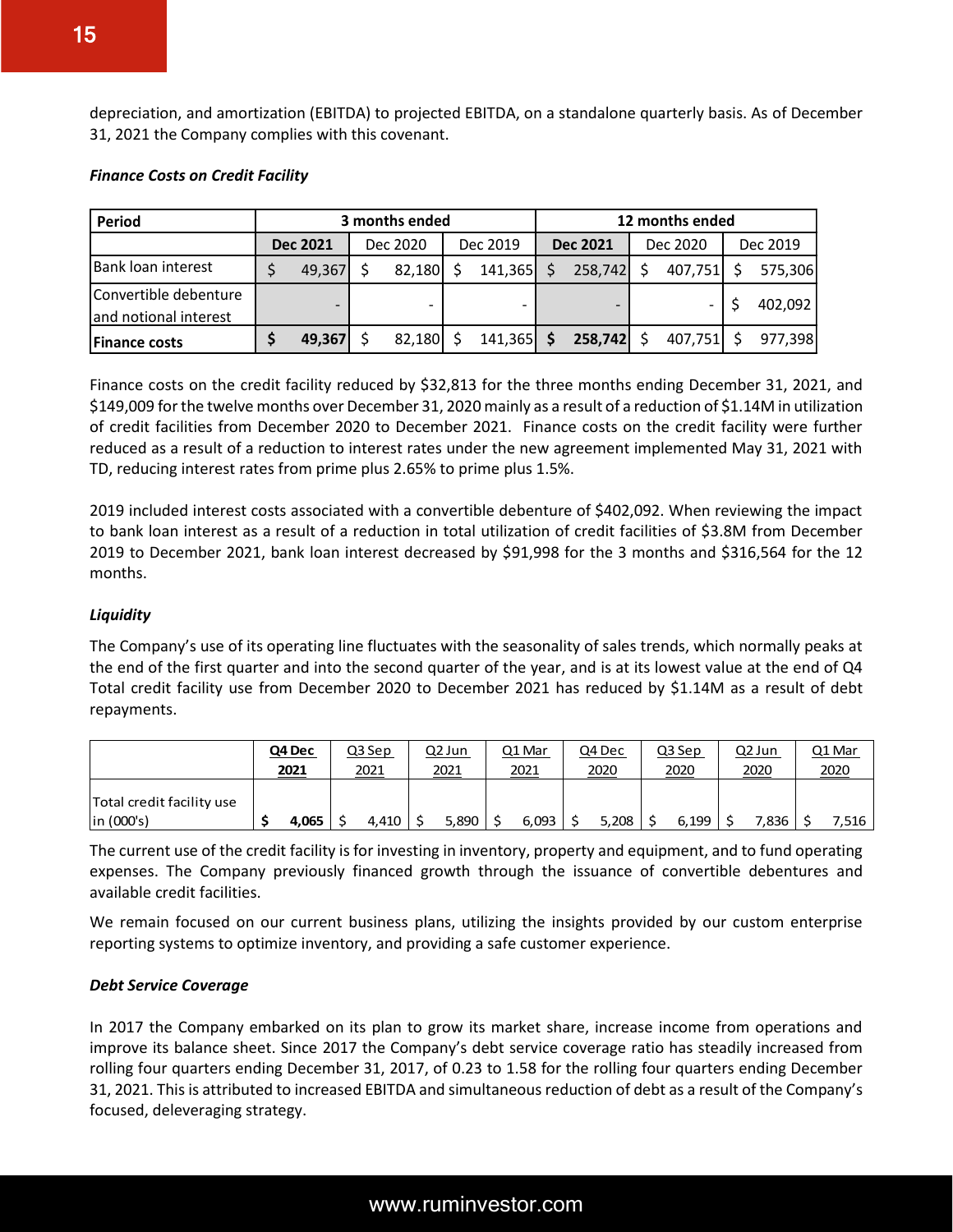

#### *Interest Coverage Ratio*

The interest coverage ratio, calculated using bank loan and debenture interest payments has increased from the rolling four quarters ending December 31, 2017, of 0.17 to 6.24 for the rolling four quarters ending December 31, 2021, as a result of a reduction in funded debt, an increase in EBITDA, and the lower interest costs. The Company manages its interest rate risk through credit facility negotiations and by identifying future credit requirements based on budgeting and forecasts.

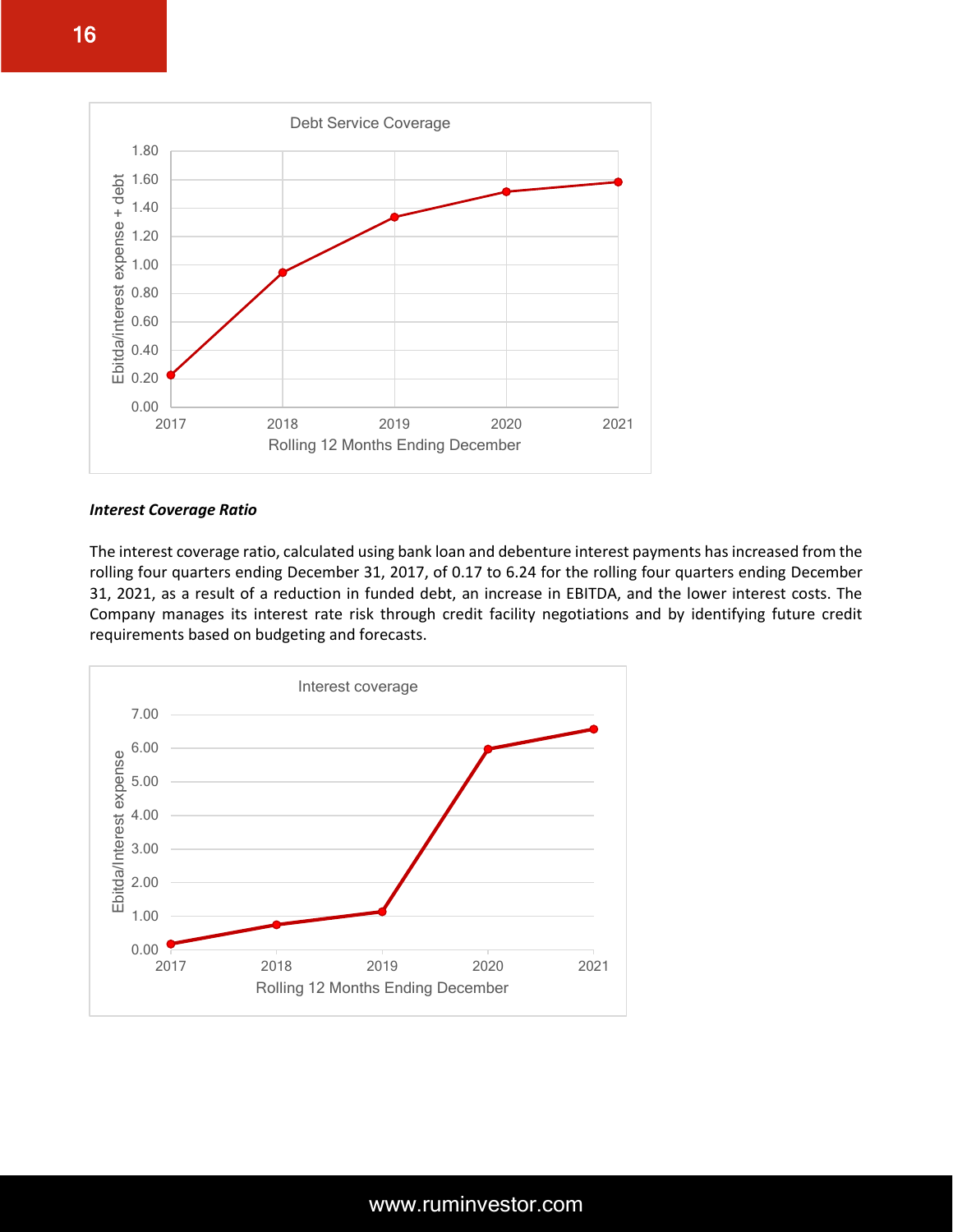#### *Non-IFRS Calculation of Working Capital*

|                                                                            | Dec 31, 2021 Dec 31, 2020 |             |
|----------------------------------------------------------------------------|---------------------------|-------------|
| Current assets                                                             | $$5,671,339$ $$5,504,331$ |             |
| <b>Non-IFRS Current Liabilities</b><br><b>Current Liabilities</b><br>Less: | 4,811,683                 | 7.394.248   |
| Current portion of lease liabilities                                       | (1,481,750)               | (1,551,951) |
| Normalized current liabilities                                             | 3,329,933                 | 5,842,297   |
| Normalized working capital ratio                                           | 1.70                      | 0.94        |

Working capital, as represented by the current ratio at December 31, 2021, is 1.70 vs 0.94 on December 31, 2020, when calculated using the non-IFRS calculation for current liabilities, removing lease liabilities from the calculation. The increase of 0.76 is a result of the new agreement with TD classifying \$1.4M of debt as noncurrent combined with an increase in current assets of \$167,008 mainly due to an increase in inventory.

#### *Maintenance Capital Expenditures and Capital Expenditures*

The Company incurs expenses for routine maintenance, invests and upgrades information systems, and replaces assets as required in order to maintain its productive capacity.

Capital expenditures will continue in stores requiring upgrades, routine maintenance and asset replacements.

#### *Net Change in Non-cash Working Capital*

Non-cash working capital has increased as a result of a decrease in current liabilities as a result of a portion of debt being classified as long term in addition to an overall reduction on credit facility use of \$1.14M.

#### *Credit Risk*

The Company's financial assets exposed to credit risk consist primarily of cash and cash equivalents, loans and accounts receivable. The Company maintains its cash and cash equivalents with a major Canadian chartered bank and local Alberta credit unions.

The risk of accounts receivable is that a wholesale customer might fail to meet its obligations under their credit terms. The Company, in its normal course of business is exposed to credit risk from its credit customers. The Company manages the risk associated with accounts receivables by credit management policies. All accounts receivable are due from organizations in Alberta's hospitality industry. The Company has not experienced any expected or actual credit losses from accounts receivable in either 2021 or 2020.

#### *Interest Rate Risk*

The Company manages its interest rate risk through credit facility negotiations and by identifying future credit requirements based on budgeting and forecasts.

The Company pays interest at prime plus 150 basis points. With use of \$4,064,810 of the credit facility, a one percent increase/decrease in interest rates would have an effect of \$40,648 on net comprehensive income. At December 31, 2021 all of the Company's long term debt is exposed to interest rate risk due to floating rates.

#### **OFF BALANCE SHEET ARRANGEMENTS**

There were no off-balance sheet arrangements as at December 31, 2021, or April 14, 2022.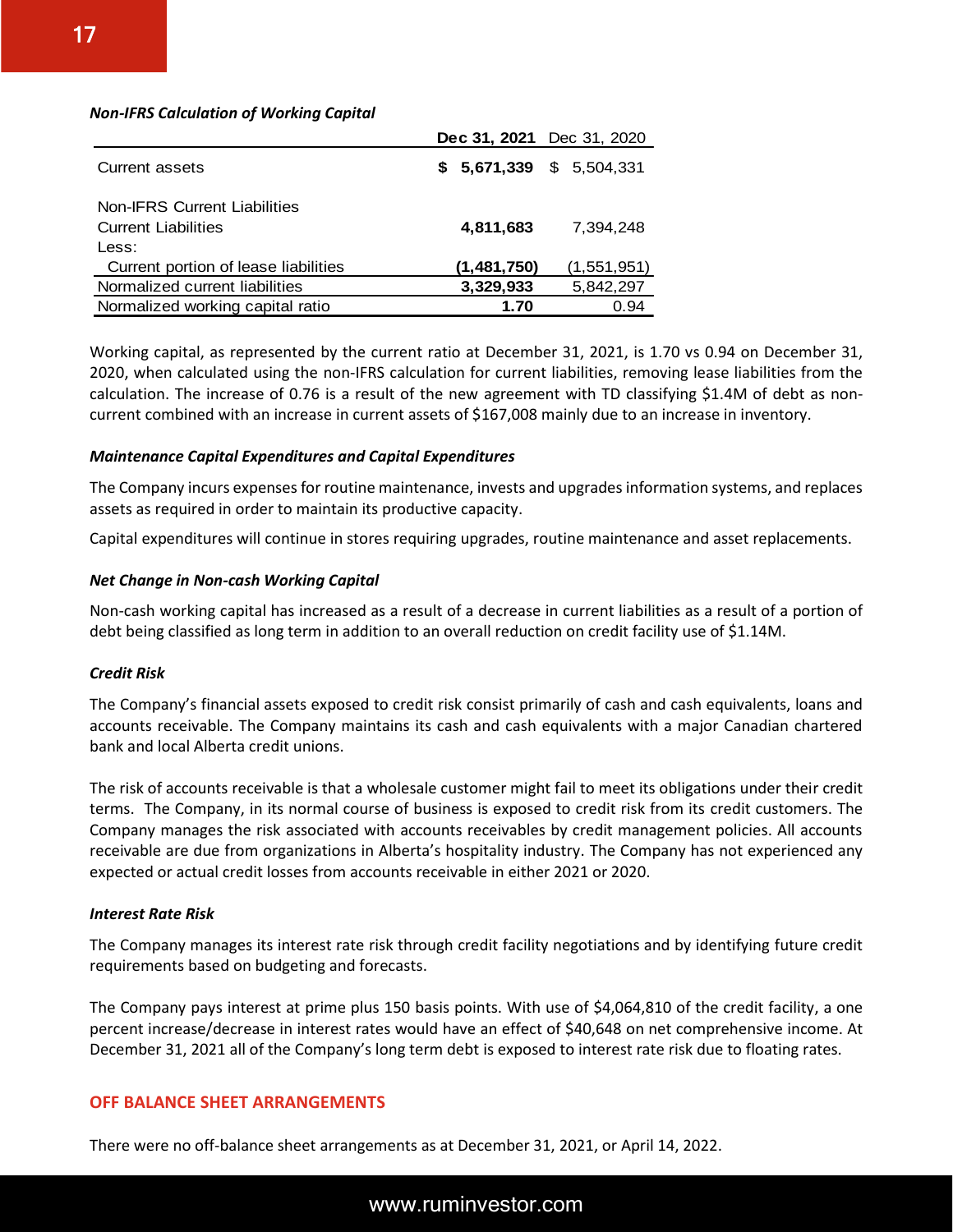#### **CRITICAL ACCOUNTING JUDGEMENTS, ESTIMATES AND ASSUMPTIONS**

The preparation of consolidated financial statements, in conformity with IFRS, requires management to make judgments, estimates and assumptions that affect the reported amount of assets and liabilities, disclosure of contingent assets and liabilities at the date of the consolidated financial statements and the reported amounts of revenues and expenses during the period. However, uncertainties about these assumptions and estimates could result in outcomes that would require a material adjustment to the carrying amount of the asset or liability affected in the future.

Estimates are reviewed on an ongoing basis. Revisions to accounting estimates are recognized in the period in which the estimates are revised and in any future periods affected. Significant areas of estimation uncertainty and critical judgments in applying accounting policies that have the most significant effect on the amount recognized in the consolidated statement of financial position are discussed below.

#### *Estimates:*

#### *Inventory*

Management has estimated the value of inventory based upon their assessment of the net realizable amount less selling costs. No inventory is identified as requiring a write-down.

#### *Taxation*

Provisions for taxes are made using the best estimate of the amount expected to be paid based on a qualitative assessment of all relevant factors. The Company reviews the adequacy of these provisions at the end of the reporting period. However, it is possible that at some future date an additional liability could result from audits by taxing authorities. Where the outcome of these tax-related matters is different from the amounts that were initially recorded, such differences will affect the tax provisions in the period in which such determination is made.

Assumptions underlying the composition of deferred tax assets and liabilities include estimates of future results of operations and the timing of the reversal of temporary differences as well as the tax rates and laws in place at the time of the expected reversal.

#### *Impairment of goodwill*

The Company reviews goodwill at least annually, and when there is any indication that the asset may be impaired. The recoverable amounts of cash-generating units ("CGU") have been determined, where applicable using discounted cash flow models that require assumptions about future cash flows, earning multiples of stores, EBITDA projections and discount rates. Refer to note 8 for further details regarding the estimation of recoverable amounts.

In conducting its annual goodwill impairment test, the Company performed a discounted cash flow ("DCF") analysis on its CGU to determine its value in use. The DCF was based on calculations and projections from financial budgets prepared by management and included the following significant factors.

Forecasted gross margins were based on past performance and expectations for market trends. A growth rate of between 1% to 2% (2020 assumption 0% - 2%) was based on industry statistics and past performance and was applied to revenue. Inflation between 0.5% to 1% (2020 assumption 0.5% - 1%) was applied to expenditures. A terminal growth rate of 2.0% was applied to the analysis to project cash flows beyond five years, which is consistent with the industry's expected growth rates, forecasted inflation rates and management's experience. A weighted average cost of capital ("WACC") pre-tax range of 11.4% and 12.3% (2020 range 9.8%-10.7%) was used and based on market capital structure of debt, risk-free rate, equity risk premium, beta adjustment to the

18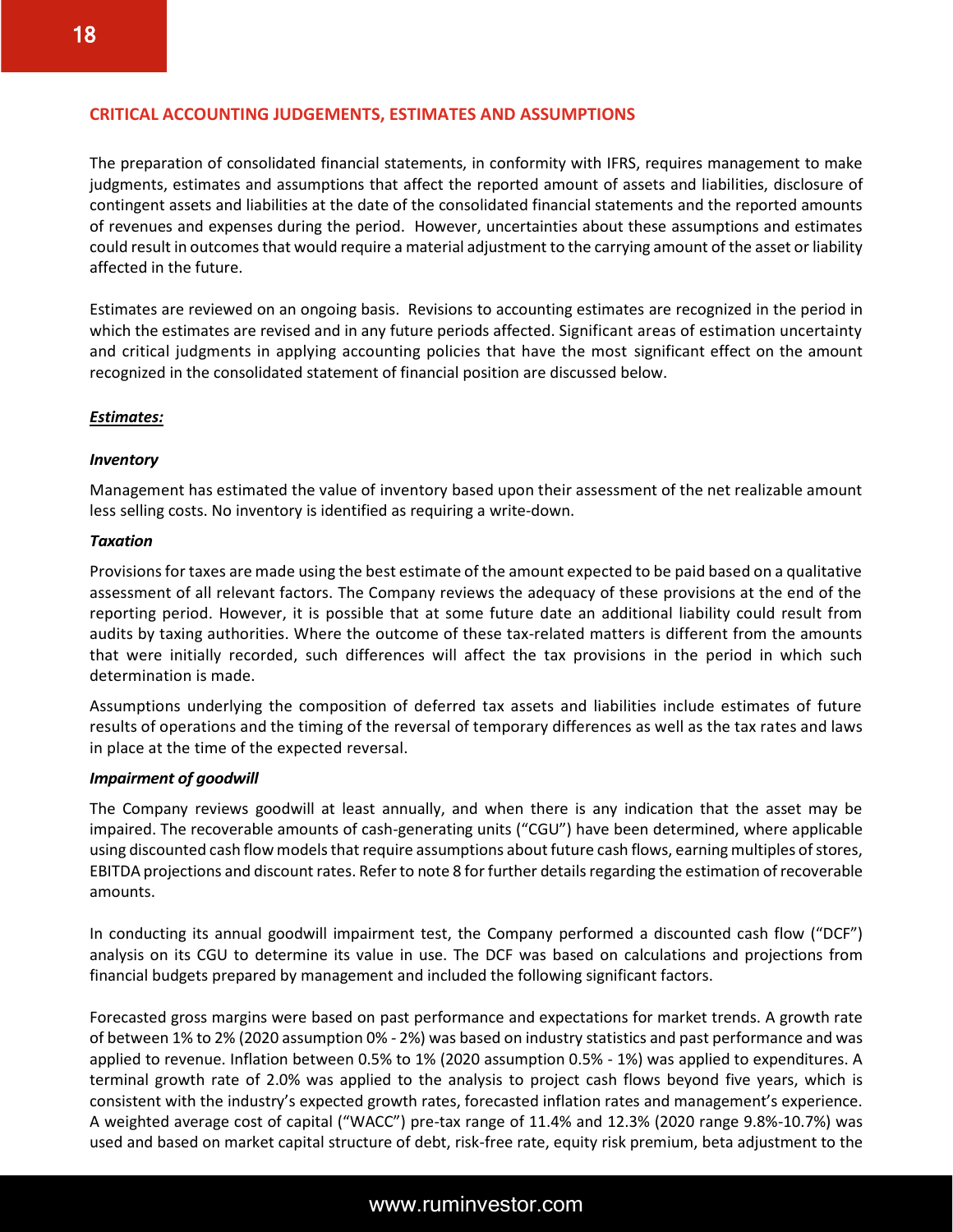equity risk premium based on a review of betas of comparable publicly traded companies, a risk premium, and after‐tax cost of debt based on corporate bond yields.

Sensitivity testing is conducted as part of the annual impairment tests. A reduction of 14% to the 2022 sales or 16% to 2023 sales would reduce the recoverable amount to zero. An increase in the WACC to approximately 16.4% would reduce the recoverable amount of the CGU to its carrying value.

Management believes that any reasonable change in the key assumptions used to determine the recoverable amount would not cause the carrying amount of cash generating unit to exceed its recoverable amount. Management believes its assumptions are reasonable. If future events were to differ from management's best estimate, key assumptions and associated cash flows could be materially adversely affected, and the Company could potentially experience future material impairment charges in respect of goodwill.

#### *Useful lives of property and equipment*

Management has estimated the useful lives of property and equipment based on its assumption of the time frame in which the Company will use these assets. These assumptions may differ from the actual life of the assets.

#### *Judgments:*

#### *Financial instruments*

The fair value of financial instruments that are not traded in an active market is determined by using valuation techniques. The Company uses its judgment to select a variety of methods and make assumptions that are based on market conditions existing at the end of each reporting period.

#### *Cash-generating units*

The determination of CGUs was based on management's judgment and was determined to be each retail location based on their independent cash inflows for non-financial assets other than goodwill. For goodwill testing, management assesses goodwill as one group of CGUs as the synergies of multiple locations operating under a common regulatory environment are realized across all related retail locations.

#### **CHANGES IN ACCOUNTING POLICIES**

#### *Future Accounting Pronouncements*

In Jan 2020, the IASB issued amendments to IAS 1, Presentation of Financial Statements to clarify that the classification of liabilities as current or non-current should be based on rights that are in existence at the end of the reporting period and is unaffected by expectations about whether or not an entity will exercise their right to defer settlement of a liability. The amendments further clarify that settlement refers to the transfer to the counterparty of cash, equity instruments, other assets or services. The amendments are effective for annual reporting periods beginning on or after Jan 1, 2023 and must be applied retrospectively. The Company has reviewed the standard and concludes it will have no impact.

In February 2021, the IASB published Definition of Accounting Estimates, amendments to IAS 8, Accounting Policies, Changes in Accounting Estimates and Errors. The amendments clarify the difference between an accounting policy and an accounting estimate. These amendments are effective for annual reporting periods beginning on or after January 1, 2023, with earlier application permitted. The Corporation and its subsidiaries are evaluating the impact of the adoption of these amendments.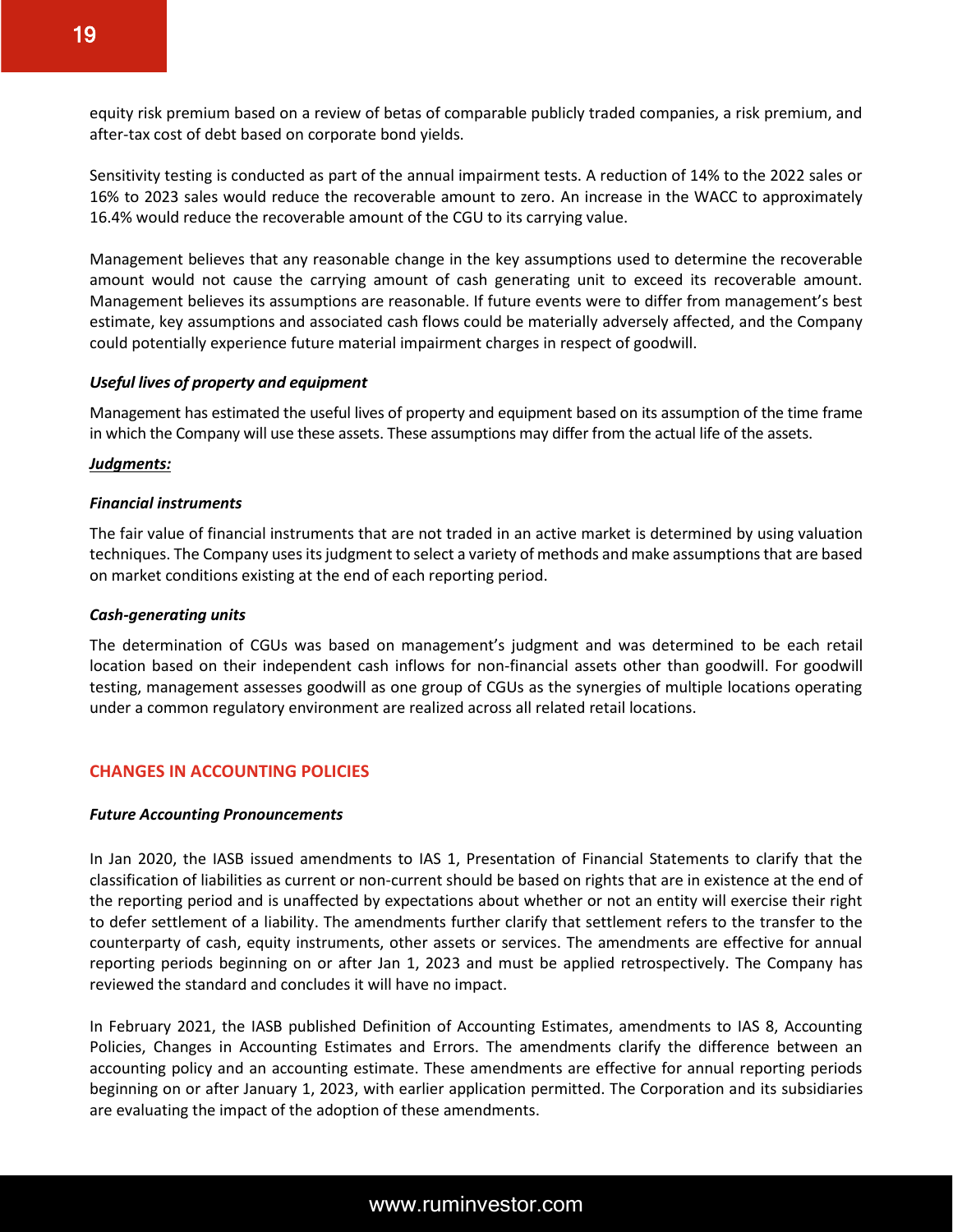In May 2021, the IASB published Deferred Tax Related to Assets and Liabilities from a Single Transaction, amendments to IAS 12, Income Taxes. The amendments clarify that for transactions in which both deductible and taxable temporary differences arise on initial recognition that result in deferred tax assets and liabilities of the same amount, deferred tax assets and liabilities are to be recognized. These amendments are effective for annual reporting periods beginning on or after January 1, 2023, with earlier application permitted. The Corporation and its subsidiaries are evaluating the impact of the adoption of these amendments.

#### **FINANCIAL INSTRUMENTS**

For cash and cash equivalents, accounts receivable, accounts payable and accrued liabilities, operating facility and bank loan, the carrying value approximates fair value due to the short-term nature of the instruments.

#### **TRANSACTIONS AND BALANCES WITH RELATED PARTIES**

During the year the Company paid rents of \$87,630 (2020 - \$87,630) in respect of three retail liquor stores (2020 – three) to privately held companies in which a key member of management is a significant shareholder.

#### **DISCLOSURE CONTROLS AND PROCEDURES AND INTERNAL CONTROLS OVER FINANCIAL REPORTING**

The Company's disclosure controls and procedures are designed to provide reasonable assurance that information required to be disclosed by the Company is recorded, processed, summarized and reported within the time periods specified under Canadian securities laws and include controls and procedures designed to ensure that information is accumulated and communicated to management, including the Chief Executive Officer and the Chief Financial Officer, to allow timely decisions regarding required disclosure.

#### **Disclosure Controls and Procedures**

There have been no changes in the design of the Company`s disclosure controls and procedures or internal control over financial reporting that occurred during the period ended December 31, 2021, that have materially affected or are reasonably likely to materially affect the Company's disclosure controls and procedures or internal control over financial reporting.

- a) The venture issuer is not required to certify the design and evaluation of the issuer's Disclosure Controls Procedures ("DC&P") and Internal Control over Financial Reporting ("ICFR") and has not completed such evaluation; and
- b) Inherent limitations on the ability of the certifying officers to design and implement on a cost-effective basis DC&P and ICFR for the issuer may result in additional risks to the quality, reliability, transparency and timeliness of interim and annual filings and other reports provided under securities legislation.

#### **RISK FACTORS**

The Company's results of operations, business prospects, financial condition, and the trading price of the shares are subject to several risks. These risk factors are defined below;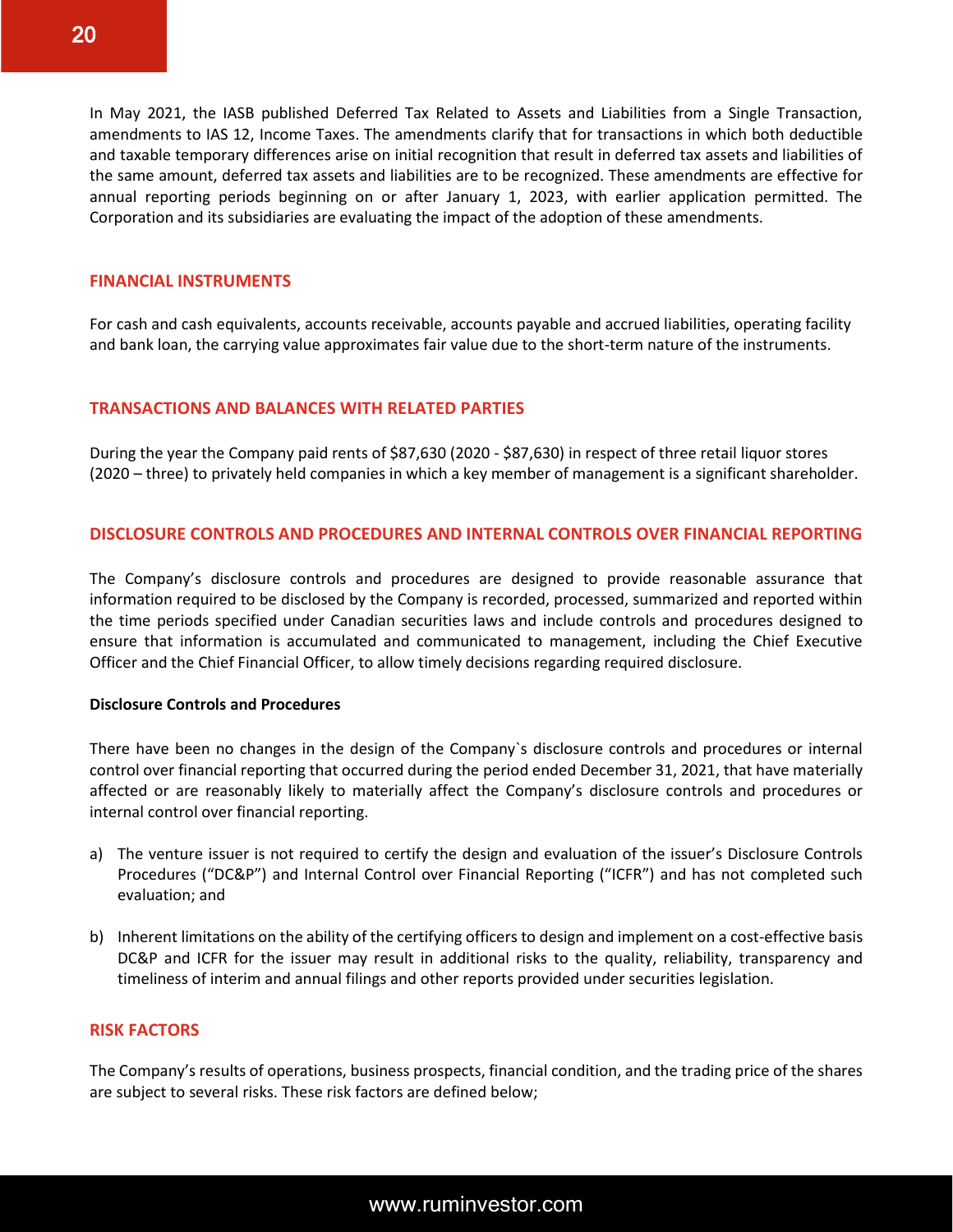#### *Pandemic*

The novel coronavirus pandemic has had, and continues to have, a notable impact on the Company. The Company's financial results show increased sales, driven by increased demand for liquor retail product following the onset of the crisis. Additional costs were incurred for safety and sanitization measures. The full economic impact the pandemic will have on the Company, its judgements and estimates remain uncertain and is dependent on the severity and duration of the virus. In Alberta, liquor retail was immediately recognized as an essential business by the Government of Alberta and has not experienced compulsory closure as a result of the COVID-19. As at April 14, 2022, all locations are open and operational.

#### *Impact due to Economic Conditions*

The Company's financial results for fiscal 2021 and future periods are subject to numerous uncertainties, such as changes in the economy which influence consumer spending and consumer confidence. The Alberta energy sector faced an economic slowdown due to weak oil and natural gas prices over the last several years and in conjunction with the pandemic resulted in higher than anticipated unemployment levels and a reduction in the migration to Alberta. Inflation and interest rates could impact disposable income and reduce spending in this sector.

#### *Supply Interruption or Delay*

The majority of the alcohol-based products are distributed through Connect Logistics Services Inc. and Brewers Distributor Ltd. Any significant disruption in the supply chain for either of these businesses could result in a material adverse effect on the operations of the Company.

#### *Cybersecurity*

Cybersecurity has become an increasingly problematic issue for many retailers. Cyber‐attacks are increasing in sophistication and are often focused on compromising sensitive data for inappropriate use or disrupting business operations. The Company continually monitors for malicious threats and adapts accordingly to ensure we maintain high security standards.

#### *Labour Costs and Labour Market*

The Company's business depends on a large number of both hourly and salaried employees. Changes in the general conditions of the employment market could affect the ability of the Company to hire or retain staff at current wage levels.

#### *Regulated Competitive Environment*

The primary focus of the Company has been in rural markets. Thus most of its competitors are local single store operators. Competition in these markets focuses on product offering, location, and service. New entrants into local markets can increase competition and affect the Company.

Privatization of retail distribution in Alberta is highly competitive. In Alberta, the Company competes with other local single store operators, local and regional chain operators, and liquor stores associated with national grocery store chains. The current regulatory regime in Alberta has attempted to create a level playing field for operators. Any change in this regulatory regime could adversely affect the Company's business and operations.

Regulatory decisions by the Alberta Gaming and Liquor Commission ("AGLC") can impact the operations of the Company. All liquor stores operate under licenses issued by the AGLC, which must be re-applied for annually. The AGLC has discretion in the granting or revocation of a license to operate a liquor store.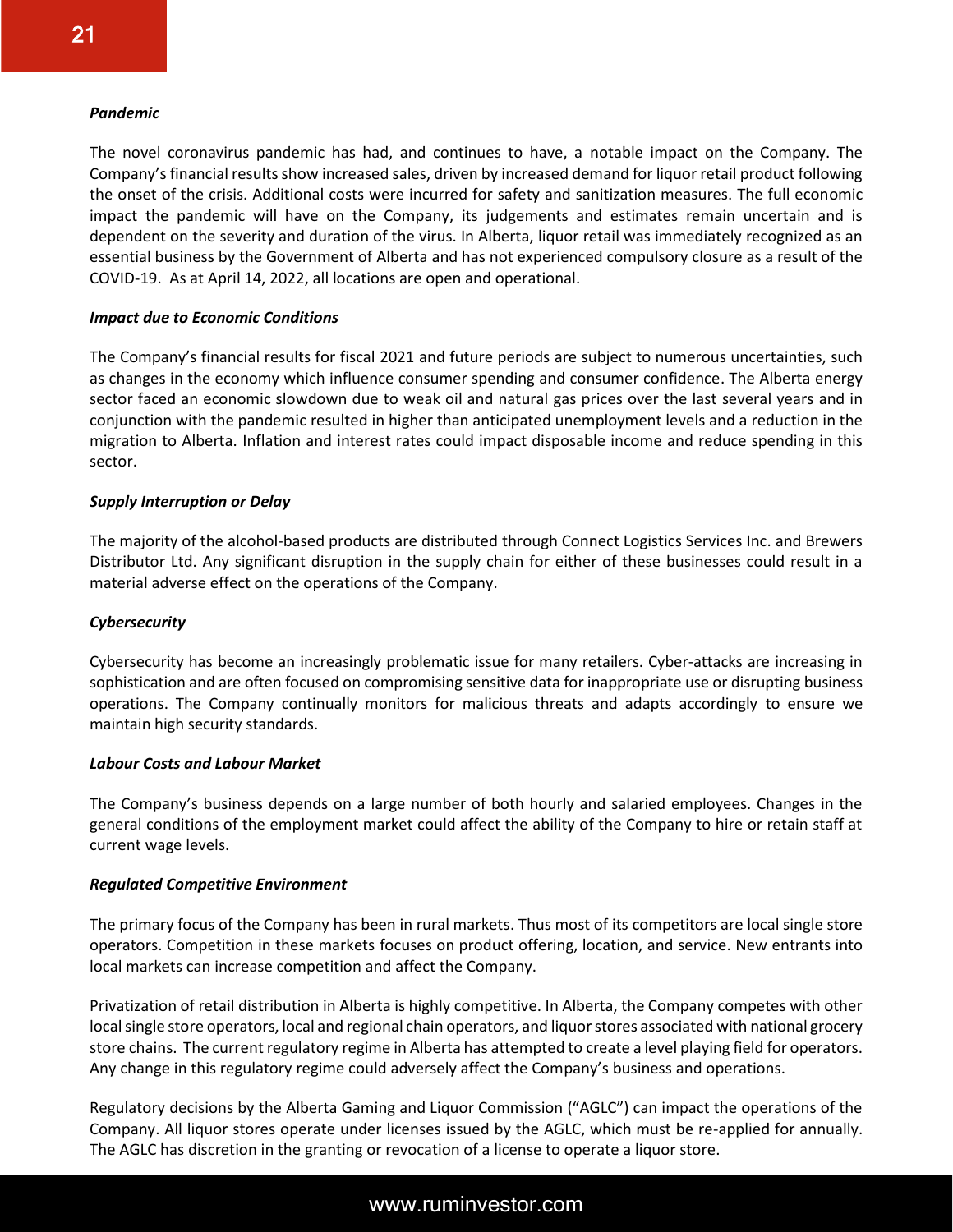#### *Potential Decline in Consumption of Alcoholic Beverages and Products Sold*

Consumer preferences may shift due to a variety of factors, including changes in demographic or social trends, public health policies, and changes in leisure, dining and beverage consumption patterns. A decline in consumption in one or more alcoholic beverage product categories could occur in the future due to a variety of factors, including:

- a general decline in economic conditions;
- concern about the health consequences of consuming alcoholic beverage products;
- consumer shopping preferences favouring online shopping, resulting in less foot traffic in shopping centers where the Company's retail liquor stores are located;
- the increased activity of anti-alcohol groups;
- a decline in the consumption of alcoholic beverage products as a result of consumers substituting legalized recreational cannabis or other similar products in lieu of alcoholic beverage products;
- increased federal, provincial and foreign excise or other taxes on alcoholic beverage products;
- inflation; and
- wars, weather and natural or man-made disasters.

There is a risk of a possible decline in consumption of alcohol-based products as a result of consumers substituting legalized cannabis or other similar products instead of alcoholic based products.

#### *Weather*

Weather conditions can impact consumer demand, especially in summer months when customer counts are typically higher than in other months. If the weather deteriorates over a prolonged period during those months, it may have a material adverse effect on the Company's operating results.

#### *Available Financing*

The Company requires additional financing to make further investments, continue its rebranding strategy, using funds to update stores to the GCL concept or take advantage of other opportunities. The Company may require additional funds to respond to business challenges, including the need to develop new services or enhance existing services, enhance operating infrastructure and acquire complementary businesses and technologies. Accordingly, the Company may need to engage in equity or debt financings to secure additional funds. If additional funds are raised through further issuances of equity or convertible debt securities, existing shareholders could suffer significant dilution, and any new equity securities issued could have rights, preferences and privileges superior to those of holders of shares. Any debt financing secured in the future could involve restrictive covenants relating to capital raising activities and other financial and operational matters, which may make it more difficult for the Company to obtain additional capital and to pursue business opportunities, including potential acquisitions. Furthermore, additional financing may not be available on favourable terms, if at all. If the Company is unable to obtain adequate financing or financing on satisfactory terms when required, its ability to continue to support business growth and to respond to business challenges could be significantly limited.

The Company had capital and unused credit facilities available net of cash of approximately \$1.7 million at December 31, 2021.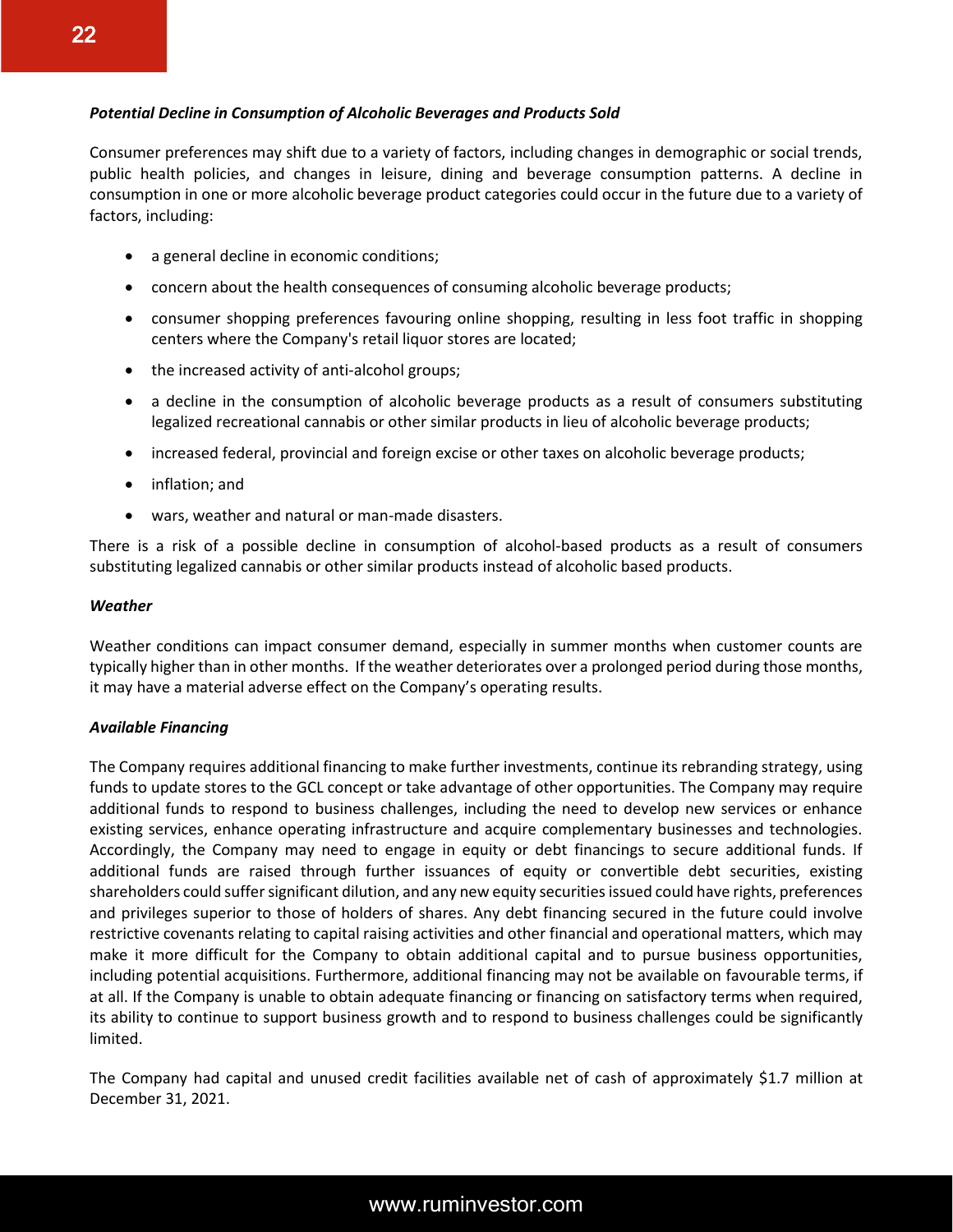#### *Credit Facility*

The Company has terms and conditions which must remain in compliance under its credit facilities. The failure to comply with the terms of the credit facility would entitle the secured lenders to prevent the Company from further borrowing or accelerate repayment.

#### *Importance of Information and Control Systems*

Information and control systems play an essential role in support of the Company's core business processes, including store operations, inventory management and loss prevention. The Company's ability to maintain and regularly upgrade its information systems capabilities is important to maintain its timely reporting abilities. If the Company is unable to maintain its inventory or fails to upgrade its systems adequately, the Company's margins could be affected by limiting the selection of product and deep discounts available. The Company's point of purchase system is capable of operating the supply chain through internal or external sources.

#### *Impact from Provincial Tax Increases*

Tax changes affect sales earnings and results of operations as higher prices could impact consumer demand or behaviours. The risk remains that the Government could increase the tax on alcohol-based products further.

#### *Reliance on Key Personnel*

The continued success of the business of the Company will depend upon the abilities, experience and personal efforts of senior management of the Company, including their ability to attract and retain skilled employees. The loss of the services of such key personnel could have an adverse effect on the business, financial condition and prospects of the Company.

#### *Ability to Maintain Acceptable Store Sites and Adapt to Changing Market Conditions*

The success of retail stores is influenced by location. It is possible that the current locations or economic conditions where stores are located could decline in the future due to the opening of stores by competitors, resulting in potentially reduced sales in those locations. To the extent that the Company enters into long-term leases for its store locations, its ability to respond in a timely manner to changes at any location due to competition or demographics may be limited.

#### *Market Volatility and Unpredictable Share Price*

The underlying value of the Company's business may not always be reflected in the share price. Nor can such trading price be predicted accurately. The share price could be influenced by several other factors including but not limited to general market conditions, quarterly operating results, interest rates, availability of credit, a thin trading market, overall industry outlook, investor confidence, and others.

#### *Active Trading Market*

While there is currently an active trading market for the Common Shares, we cannot guarantee that an active trading market will be sustained. If an active trading market in the Common Shares is not sustained, the trading liquidity of the Common Shares will be limited, and the market value of the Common Shares may be reduced.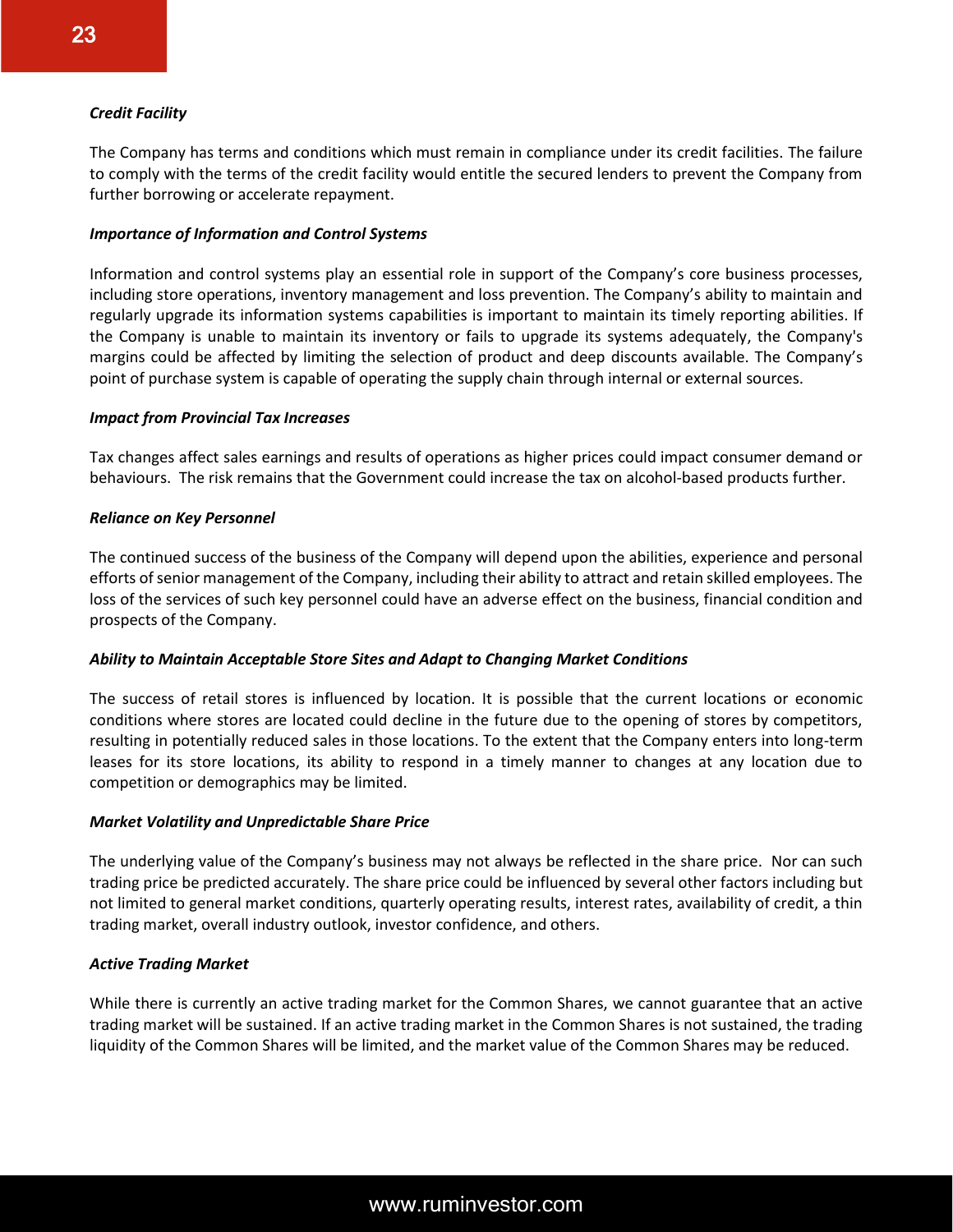#### **NON-IFRS MEASURES**

Operating margin, operating margin as a percentage of sales, operating margin before non-recurring items, operating margin before non-recurring items as a percentage of sales, working capital ratio, interest coverage ratio, debt service coverage ratio, existing stores' revenue, EBITDA and EBITDAR are not measures recognized by IFRS and do not have a standardized meaning prescribed by IFRS. Investors are cautioned that these measures should not replace net income or loss (as determined in accordance with IFRS) as an indicator of the Company's performance, of its cash flows from operating, investing and financing activities or as a measure of its liquidity and cash flows. Furthermore, the Company's method of calculating these measures may differ from the methods used by other issuers. Therefore, the Company's calculation of these measures may not be comparable to similar measures presented by other issuers.

Operating margin for purposes of disclosure under "Operating Results" has been derived by subtracting Operating and Administrative expenses from Gross Margin. Operating margin as a percentage of sales is calculated by dividing the operating margin by sales.

Operating margin before non-recurring items is derived by adding non-recurring items to operating margin. Nonrecurring items include costs incurred and recoveries received by the Company that are not part of on-going operations and that are not expected to recur. Operating margin before non-recurring items as a percentage of sales is calculated by dividing operating margin before non-recurring items by sales.

Operating margin as a percentage of sales and operating margin before non-recurring items are calculated in tables under sections "Operating Results – 3 Months" and "Operating Results – 12 Months."

Working capital ratio is calculated as current assets divided by current liabilities, with current liabilities adjusted for a long-term potion of the bank loan and removal of current portion of lease liabilities.

Interest coverage ratio is EBITDA divided by finance costs excluding accretive interest.

Debt service coverage ratio is EBITDA divided by current portion of bank loan payable as defined on page 14, plus finance costs excluding notional accretive interest.

Existing stores' revenue is defiend as the reveneus from the stores in operation at year end.

EBITDA is defined as the net income of the Company plus the following: interest expense, provision for income taxes, depreciation, amortization, mark to market adjustments on financial instruments, non-cash items such as stock-based compensation expense and issue costs of securities, deferred taxes, write down of goodwill, gain on redemption of convertible debentures, right-of-use assets depreciation, finance costs on lease liabilities, gain/loss on disposal of stores and property and equipment, and other restructuring charges for store closures and less rent expense. EBITDA is also less any non-recurring extraordinary or one-time gains or losses from any capital asset sales.

EBITDAR is EBITDA excluding rent expense. Management believes that, in addition to income or loss, EBITDA and EBITDAR are useful supplemental measures of performance.